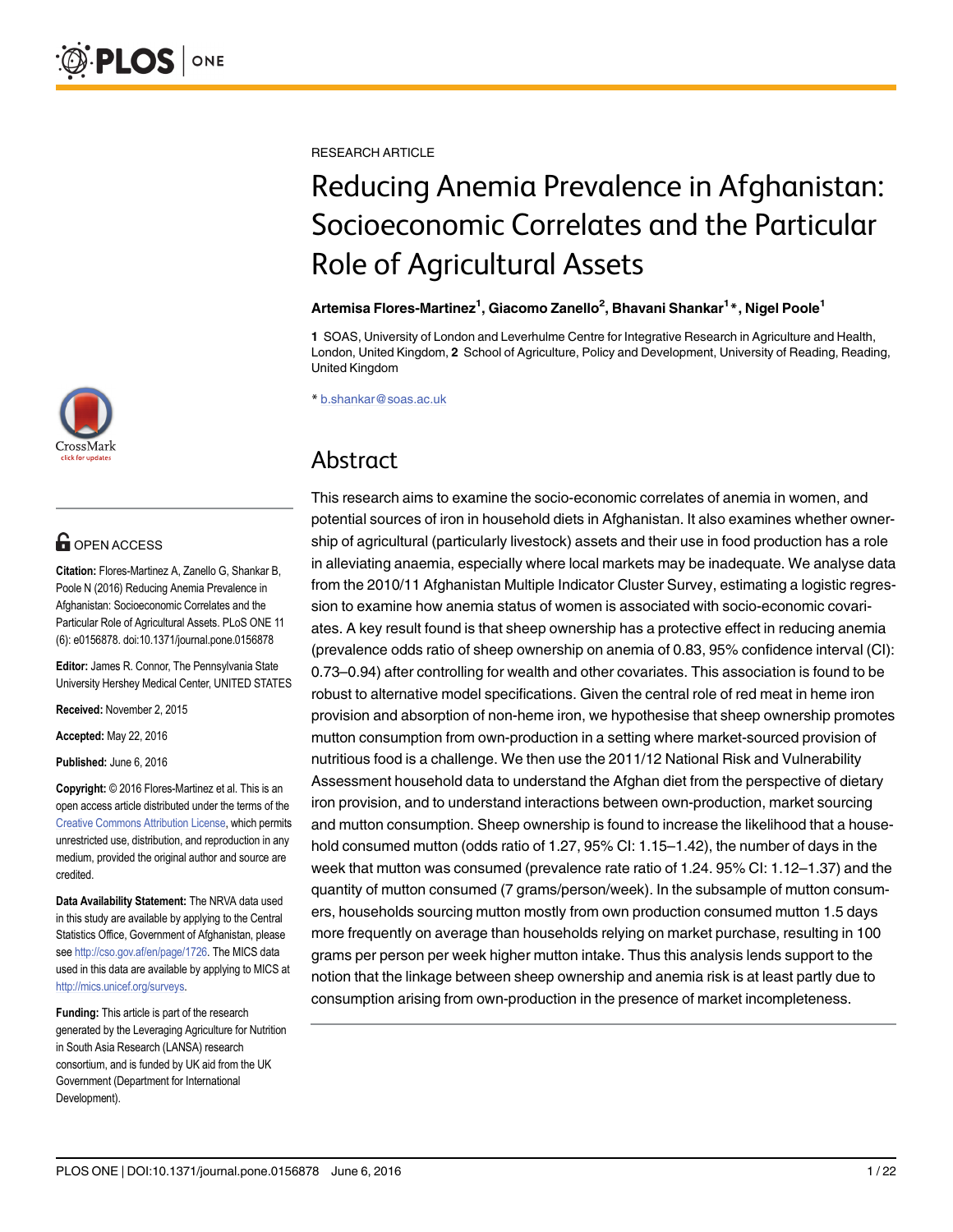<span id="page-1-0"></span>

Competing Interests: The authors have declared that no competing interests exist.

## Introduction

Anemia is a nutrition problem of global importance. Based on data from 107 countries worldwide, Stevens *et al.* [\[1](#page-19-0)] estimated that 29% of non-pregnant women (translating to 496 million non-pregnant women), 38% of pregnant women (translating to 32 million pregnant women) and 43% of children (translating to 273 million children) suffer from anemia. Analysis of data from the Global Burden of Disease project shows that 68 million years lived with disability (YLD) were attributable to anemia in 2010 [[2](#page-19-0)]. Women and children are particularly susceptible to anemia, which has been linked to increased maternal mortality and morbidity, low birthweight, impaired cognitive development and lowered labour productivity, especially in the developing world  $[3-5]$  $[3-5]$  $[3-5]$  $[3-5]$ . Iron deficiency is the most common cause of anemia, although other nutritional deficiencies and various disorders affecting erythrocyte production and function are also contributory factors [\[6\]](#page-19-0).

Iron-deficiency anemia control, and micronutrient malnutrition programming more generally, has historically relied predominantly on supplementation and fortification, whilst 'foodbased' approaches have received correspondingly less attention  $[7]$  $[7]$  $[7]$ . However, the last few years have witnessed a surge of interest in understanding agriculture-nutrition linkages and shaping agriculture and food sector initiatives to achieve nutrition outcomes [[8](#page-19-0)]. Significant investments have been made in developing biofortified varieties of key crops, including orangefleshed sweet potato (OFSP), iron-rich beans and pearl millet.

However, while patterns of household agriculture are widely expected to impact nutrition and health of vulnerable groups, the evidence base for a positive impact of household food strategies on nutritional and health status, albeit growing, is still limited. A review by Berti et al. [\[9](#page-19-0)] considered the impact on nutritional status, including diets, anthropometry, biochemical indicators and morbidity, of a range of 30 agricultural interventions. They found that while most interventions increased food production, they did not necessarily improve nutritional outcomes. Leroy and Frongillo [\[10\]](#page-19-0) reviewed the impact of livestock interventions on nutritional status as well as on intermediate outcomes such as production and dietary intake, finding positive impacts on production. The evidence for impact on nutritional status was limited, and the impact pathways—direct or indirect via sales and income effects—were unclear. Similarly, Webb-Girard *et al.*'s  $[11]$  $[11]$  $[11]$  review of 27 interventions found significantly improved dietary patterns but they were unable to identify strong associations with improved anthropometry, vitamin-A status, anemia and morbidity. A review by Masset *et al.* [\[12\]](#page-19-0) found that agricultural interventions had positive impacts on consumption of nutritious foods but evidence for improvements in child nutrition status was unclear. Several of these reviews highlighted methodological shortcomings in the reviewed studies. The studies by Leroy and Frongillo and Webb-Girard, et al. highlighted the particular potential of livestock interventions and animal source foods to improve nutritional outcomes, but the evidence base remains limited.

South Asia is the region bearing the highest burden of anemia in general, and iron-deficiency anemia in particular. In 2010, 37.5% of the global anemia YLD originated in South Asia, with about 55% of anemia in the region attributable to iron deficiency  $[2]$ . In India, the anemia prevalence rate is about 50% for non-pregnant women, and as high as 85% for pregnant women [\[13\]](#page-19-0). Pakistan's 2011 National Nutrition Survey showed that about 51% of both pregnant and non-pregnant women were anemic [\[14\]](#page-19-0). Conflict and instability has meant nutrition in Afghanistan has been much less researched than the rest of South Asia. A World Bank publication [\[15\]](#page-19-0) summarises knowledge about the nutrition situation in Afghanistan. Using data from the National Nutrition Survey (NNS) of 2004, it reports an under-5 stunting rate of 60.5%, and anemia prevalence amongst non-pregnant women of 25% [\[15\]](#page-19-0). Summary results from a National Nutrition Survey conducted in 2013 have been reported recently in Varkey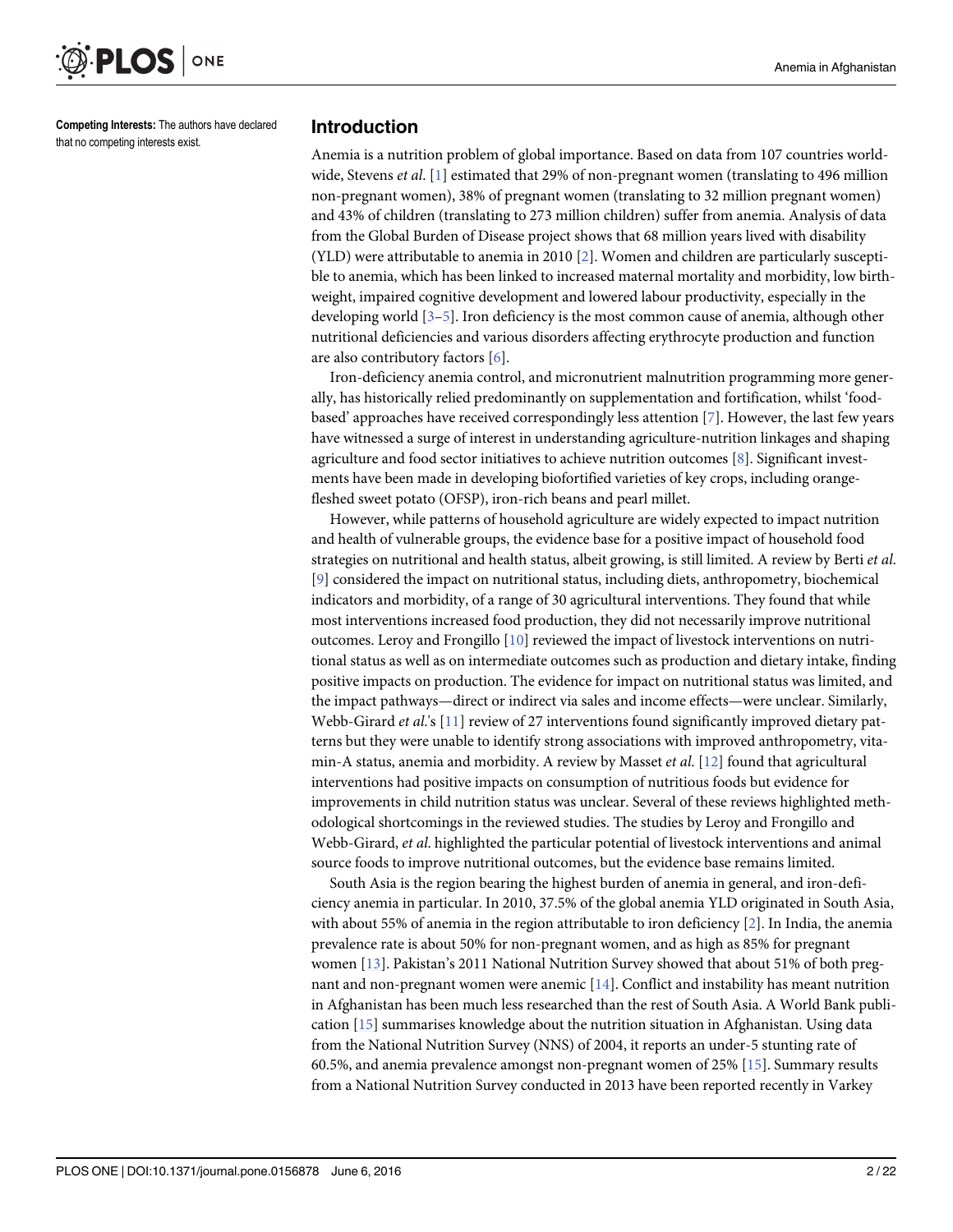<span id="page-2-0"></span>et al. [\[16\]](#page-19-0) and Ministry of Public Health & UNICEF [\[17\]](#page-19-0), and show that under-5 stunting prevalence has dropped to 40.9%. Anemia prevalence amongst women of reproductive age, including both pregnant and non-pregnant women, was 40% (the dataset is not publicly available, however). A study of 60 households in Northern Afghanistan by Levitt et al. [[18](#page-19-0)] reports anemia prevalence amongst women (including pregnant and non-pregnant) of 25% in study households.

First, this paper aims to improve the scarce evidence base on the socio-economic drivers of anemia in women, and sources of iron in household diets in Afghanistan. Second, we ask whether ownership of agricultural assets, particularly livestock, and their use in food production, have a role in alleviating anemia, especially in areas where there local markets are scarce. In Afghanistan, where conflict and difficult terrain constrain market connectivity [\[19\]](#page-19-0), this becomes a compelling association to examine. The connection between livestock ownership and nutrition outcomes, explored recently in research set in Ethiopia [\[20\]](#page-19-0) and Uganda [[21](#page-19-0)], has potentially important nutrition policy and programming implications. By answering this question, we also contribute to a larger literature examining how socioeconomic aspects of agricultural livelihoods have implications for nutrition in developing agrarian economies.

First, we analyse data from the Afghanistan Multiple Indicator Cluster Survey (AMICS) for Afghanistan conducted in 2010/11, estimating a logistic model to examine how anemia status of adult women is associated with a range of socio-economic and demographic covariates. Special attention is paid to the relationship between anemia and agricultural asset ownership. A number of model robustness checks is carried out. Since the MICS dataset does not contain information on food consumption, we then turn to analysis of National Risk and Vulnerability (NRVA) data from 2011–12. The NRVA contains detailed information on household food consumption in Afghanistan. We use it to examine Afghan diets from the point of view of dietary iron provision and the ways in which these foods are sourced (own-production, market purchase, etc.). The NRVA data allow us to follow-up key links between agricultural asset ownership and anemia outcomes uncovered by the AMICS data with a complementary analysis of how asset ownership and the sourcing of food might influence food consumption of particular relevance to dietary iron intake.

## Setting, Data and Methods

## Setting

Afghanistan, where this research is set, ranked 171 out of 188 countries in the UN Human Development Index, the lowest of any country outside Sub-Saharan Africa [\[22\]](#page-19-0). In 2011–12, 36 percent of the population in Afghanistan was under the poverty line [[23\]](#page-19-0). Most economic and growth indicators show very slow recent progress  $[24]$  $[24]$  $[24]$ . Agriculture is the mainstay of the predominantly rural Afghan society: 80% of the total population and 90% of the poor live in rural areas and agriculture accounts for 40% of the labour market and about one-quarter of GDP [\[25](#page-20-0)].

Only about 12% of Afghanistan's land area is arable, and the agriculture sector is overwhelmingly comprised of small producers engaged in traditional cultivation, often with a sub-stantial subsistence element. [Table 1](#page-3-0) below provides some basic information on farming enterprises.

Wheat is the dominant farm enterprise. Afghanistan is amongst the world's highest per capita wheat consumers, with 57% of average household calories deriving from wheat [\[25\]](#page-20-0). Rice, maize and barley are the other commonly grown crops. Livestock are integral to the household economy, and the vast majority of Afghan households hold some livestock (cattle, sheep, goats or chicken).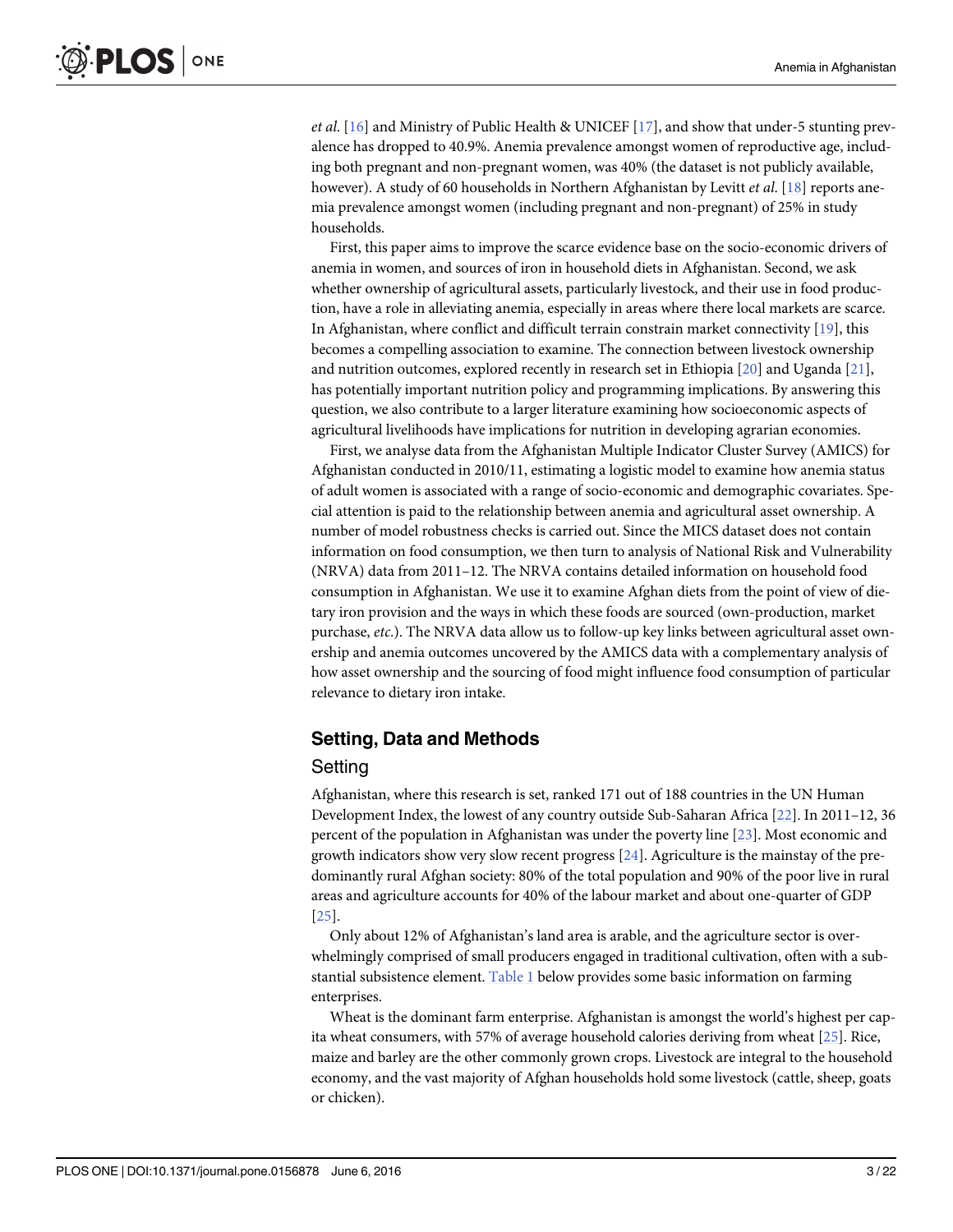#### <span id="page-3-0"></span>[Table 1.](#page-2-0) Agriculture in Afghanistan.

| Households owning irrigated land (%)           | 38  |
|------------------------------------------------|-----|
| Households owning rain-fed land (%)            | 17  |
| Households owning a garden plot (%)            | 13  |
| Households owning cattle (%)                   | 39  |
| Households owning goats (%)                    | 29  |
| Households owning sheep (%)                    | 31  |
| Households owning chicken (%)                  | 44  |
| Median size of owned irrigated land (hectares) | 0.6 |
| Median size of owned rain-fed land (hectares)  | 1.4 |
| Median size of owned garden plot (hectares)    | 0.2 |

Source: adapted from Central Statistics Organization (2014). National Risk and Vulnerability Assessment 2011–2012. Afghanistan Living Conditions Survey. Kabul, CSO, p.ii.

doi:10.1371/journal.pone.0156878.t001

## Afghanistan Multiple Indicator Cluster Survey 2010–11 data

Our analysis of the drivers of anemia uses data from the AMICS 2010–11. AMICS 2010–11 data are nationally representative, with the overall sample drawn on the basis of a stratified two-stage sampling procedure and covering 22,053 women from 13,314 households visited across Afghanistan's eight regions [[26\]](#page-20-0). A subsample of 50% of the households in the sample (all households from odd-numbered clusters) was chosen for administration of the hemoglobin test amongst women aged 15–49. The dataset contains haemoglobin information for 9199 adult women. We considered any haemoglobin readings higher than 24 g/Dl as outliers, and dropped those data points, which left a sample of 9174 women for this analysis. As a sensitivity check, we also considered a lower threshold for outliers at 16 g/Dl, repeating our analysis for this more restricted sample of 8712 women. AMICS also collected a range of socio-demographic and health-related information, with separate questionnaires for women, children and the household unit. However, there is no food intake information available in the AMICS dataset.

## National Risk and Vulnerability Assessment 2011–12 data

NRVA 2011–12 is a nationally representative survey of the living standards of 20,828 house-holds that was undertaken by the Central Statistics Organization of Afghanistan [\[27\]](#page-20-0). Household selection for NRVA 2011–12 was based on a stratified sampling procedure with a twostage cluster design per stratum  $[27]$ . In addition to a 15 section household questionnaire covering aspects such as agricultural production and household assets, separate male and female modules probed specific areas where either the household head or their spouse was the main decision-maker. Included in the female module is seven-day recall information for the household on the quantity and sourcing of more than ninety foods typical to the Afghan diet.

Intra-household distribution of household food consumption is not captured by the NRVA, however. From household food consumption information we estimated per capita consumption based on the number of meals household members had at home, controlling for the number of guests. Although such an approach provides estimates of per-capita consumption, the data do not allow adjustment for intra-household allocation of food. After deletion of observations with missing values, the sample used in the analysis included 20,193 households.

Both the AMICS and the NRVA are nationally representative, with the AMICS designed to also be representative of each of Afghanistan regions, and the NRVA designed to also be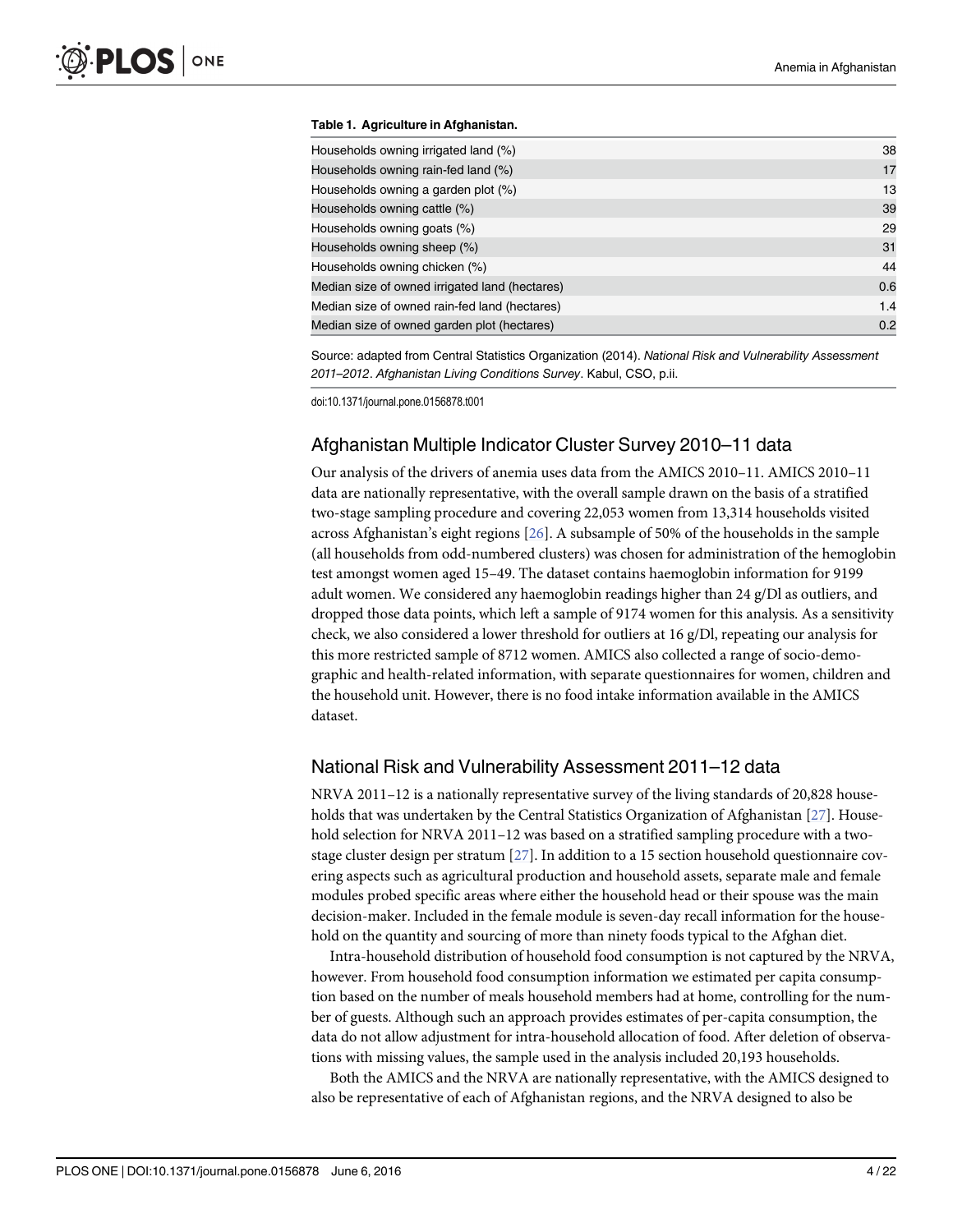<span id="page-4-0"></span>representative at the province level. But they cover different time windows (AMICS was conducted in 2010–11 while NRVA was conducted in 2011–12), and did not sample the same households. Thus there is no scope to directly link the two datasets, and our analysis was conducted separately on the two datasets, with insights brought together in discussion.

## Logistic regression

We estimated logistic regressions to explain anemia status amongst women aged 15–49. After deleting outliers and observations with missing values from the subsample of the AMICS dataset with hemoglobin concentration (Hb) values, we retained information on 9174 women for analysis, comprising 904 pregnant and 8270 non-pregnant women. We pooled the pregnant and non-pregnant women samples in the modelling and included an indicator for pregnancy status as a covariate. In accordance with WHO guidance [\[28](#page-20-0)], anemia was defined on the basis of Hb lower than 12 grams/decilitre in non-pregnant women, and Hb less than 11 g/dl in pregnant women. We also conducted a sensitivity analysis comparing results from the pooled sample with results from the sample restricted to non-pregnant women.

An additional consideration of potential importance to Hb in this setting is altitude. A large proportion of Afghanistan's population lives at elevations in excess of 1000 metres above sea level. Oxygen saturation of blood declines with altitude [[29](#page-20-0)], and adjustments to Hb or the cutoffs for determining anemia prevalence are required to account for this. Sullivan et al. [[30\]](#page-20-0) present precise adjustment information that could equivalently be applied either to Hb values or to Hb cutoffs for anemia. However, the AMICS dataset does not record altitude information or geographical coordinates that would allow for altitudes to be inferred at individual level. The most disaggregate geographical information provided is on province. Hence, we adopted the following strategy: we compiled altitude information for the capital of each province and, for the logistic regression, adjusted the Hb of each individual in the sample based on the altitude of their provincial capital and the adjustment factors provided in Sullivan et al. [\[30\]](#page-20-0). Since altitudes can vary within a province, and our adjustment is based on altitudes of provincial capitals, which are typically located in valleys or relatively low-lying areas, our adjustment estimates may be regarded as lower bounds of fully adjusted Hb values. For the summary statistics and logistic regression components, we simultaneously present results based on both unadjusted as well as adjusted data.

The covariate set was informed by previous studies modelling anemia status amongst adult women, particularly those set in South Asia [\[31](#page-20-0)–[33](#page-20-0)]. Categories of covariates relevant to explaining the modelled dependent variables were identified from this literature, and variables available in the AMICS dataset that matched these categories were shortlisted. Mid Upper Arm Circumference (MUAC) measurements were available in the survey, and was considered as a covariate. However, MUAC information was not collected from pregnant women and was additionally missing for about 10% of non-pregnant women, and hence this variable was dropped from the analysis. An index of vehicular assets (not included in the separate wealth/ asset index provided with the dataset) was initially included in the analysis as an additional indicator of wealth, but was subsequently discarded due to difficulties arising in interpretation. Dropping this variable resulted in little change to the estimates. Collinearity diagnostics were performed on the final choice of covariates, and identified no significant multicollinearity issues. The shortlisted variables were all entered into the final regression model, without undertaking stepwise procedures for inclusion or deletion of variables.

Socio-economic covariates used in the chosen specification include measures of education and wealth. The primary wealth measure used is based on a wealth index (asset index) score in the dataset, which was created using a principal components procedure based on the type of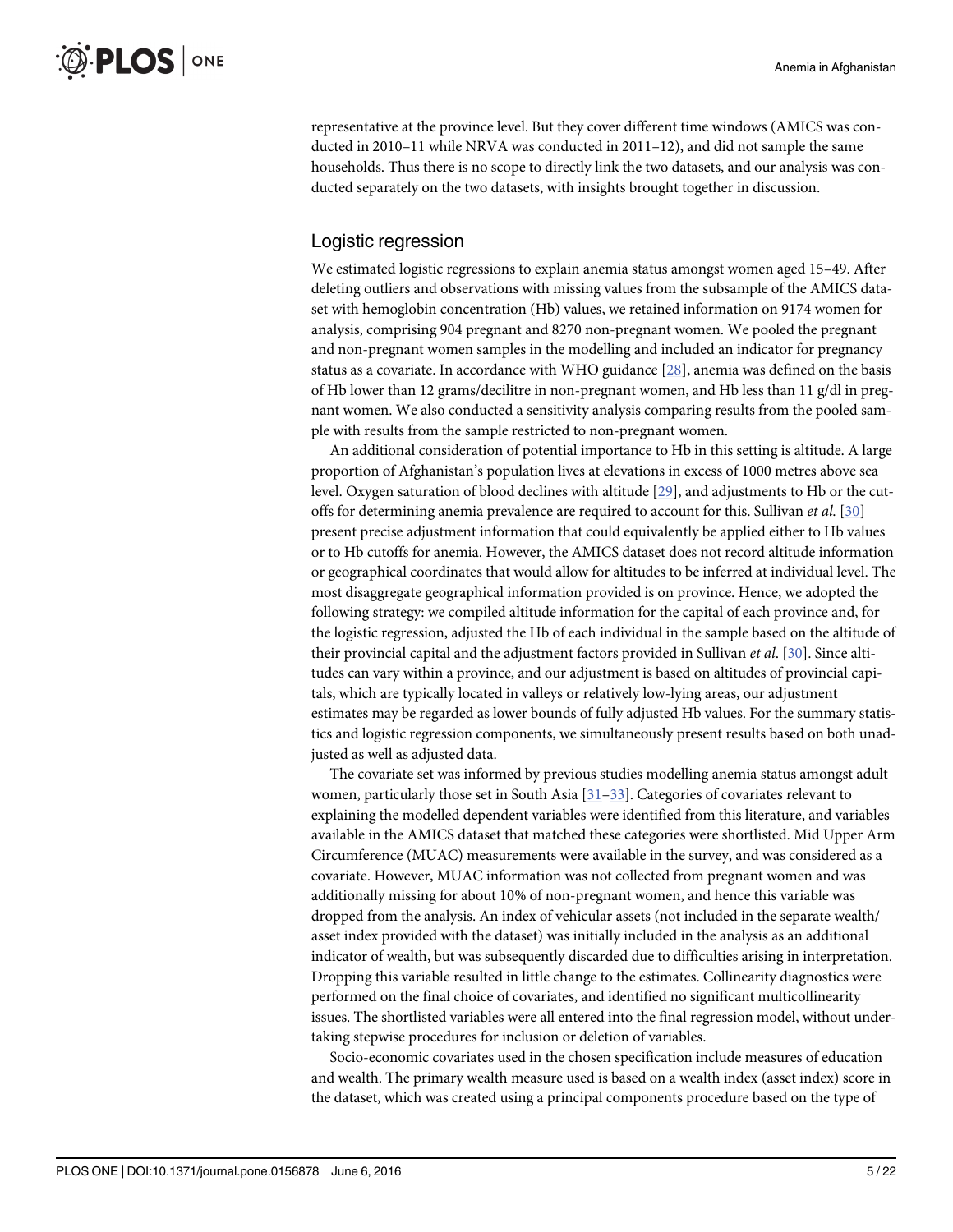<span id="page-5-0"></span>water source in the household, the sanitation facility, house characteristics including roof, floor and wall types, the ratio of people to sleeping rooms, cooking fuel type, and ownership of durable appliances including refrigerator, TV and radio  $[26]$  $[26]$  $[26]$ . We classified households on the basis of the wealth quintile they fell into, using wealth quintile membership in our regression to aid interpretation. The ownership of agricultural land and cattle, horses, goats, sheep and poultry was captured in a set of dummy variables. Demographic variables include age, family size and number of children under five. In addition, we included variables indicating whether the woman has already had three or more children, and whether she has given birth within the last two years, to account for nutritional depletion arising from frequent births and recent birth. Unfortunately, the dataset did not contain information that would enable control for early or closely spaced pregnancies [[34](#page-20-0)]. Control for environments encouraging infection were introduced in the form of variables representing drinking water treatment and toilet access. Cultural and geographical variations were captured in variables representing rural/urban location, region and ethno-linguistic group. Model fit was assessed using the Hosmer-Lemeshow chisquared test  $[35]$  with the number of groups used in the test determined on the basis of the recommendations of Paul et al. [[36](#page-20-0)].

To test the robustness of the logistic regression results, and in particular the key associations between agricultural assets and anemia, we checked the results against those from a different empirical framework, unconditional quantile regression. Quantile regression models the continuous variable underlying anemia status, i.e. Hb, directly, but allows for the association of covariates with Hb to vary across the distribution of Hb. The same covariate set used in modelling the logistic regression on anemia status was used in the quantile regression on Hb, enabling a comparison to gauge robustness. A series of other robustness checks was also carried out, including restriction to a sample of only non-pregnant women, Bonferroni-adjusted p-values for multiple testing, and comparison of a series of models with varying extents of parametrization using Akaike Information Criterion (AIC).

## Diets and sources of iron in Afghanistan

The NRVA data were first analysed to provide a basic characterisation of diets in Afghanistan and obtain an understanding of the potential dietary sources of iron. The NRVA household consumption data on various foods were converted into grams per capita per day measures. The foods were then aggregated into categories to provide a broad picture of diets.

## Regressions on factors determining food sourcing

Following up a key finding from the logistic regression analysis that anemia status is negatively related to household sheep ownership, we used the NRVA data to ask what relationship sheep ownership has with sheep meat (mutton) intake. We estimated a Logit model of whether mutton is consumed or not, a Poisson count model of the number of days of mutton consumption per week, and an OLS regression estimating household per capita mutton weekly consumption quantity. With each of these regressions, we also additionally explored the interaction between sheep ownership and the absence of markets. Since intra-community bartering may be another means of provisioning food [\[20](#page-19-0)], we also explored whether it is actually community (Shura) level ownership of sheep that matters rather than individual ownership or market presence.

For each food consumed by a household, the NRVA also provides information on the source of the food -own production (household consuming its own agricultural production), market purchase, etc. We queried the NRVA database regarding the sourcing of different food categories and estimated regressions to examine the interplay between own-production and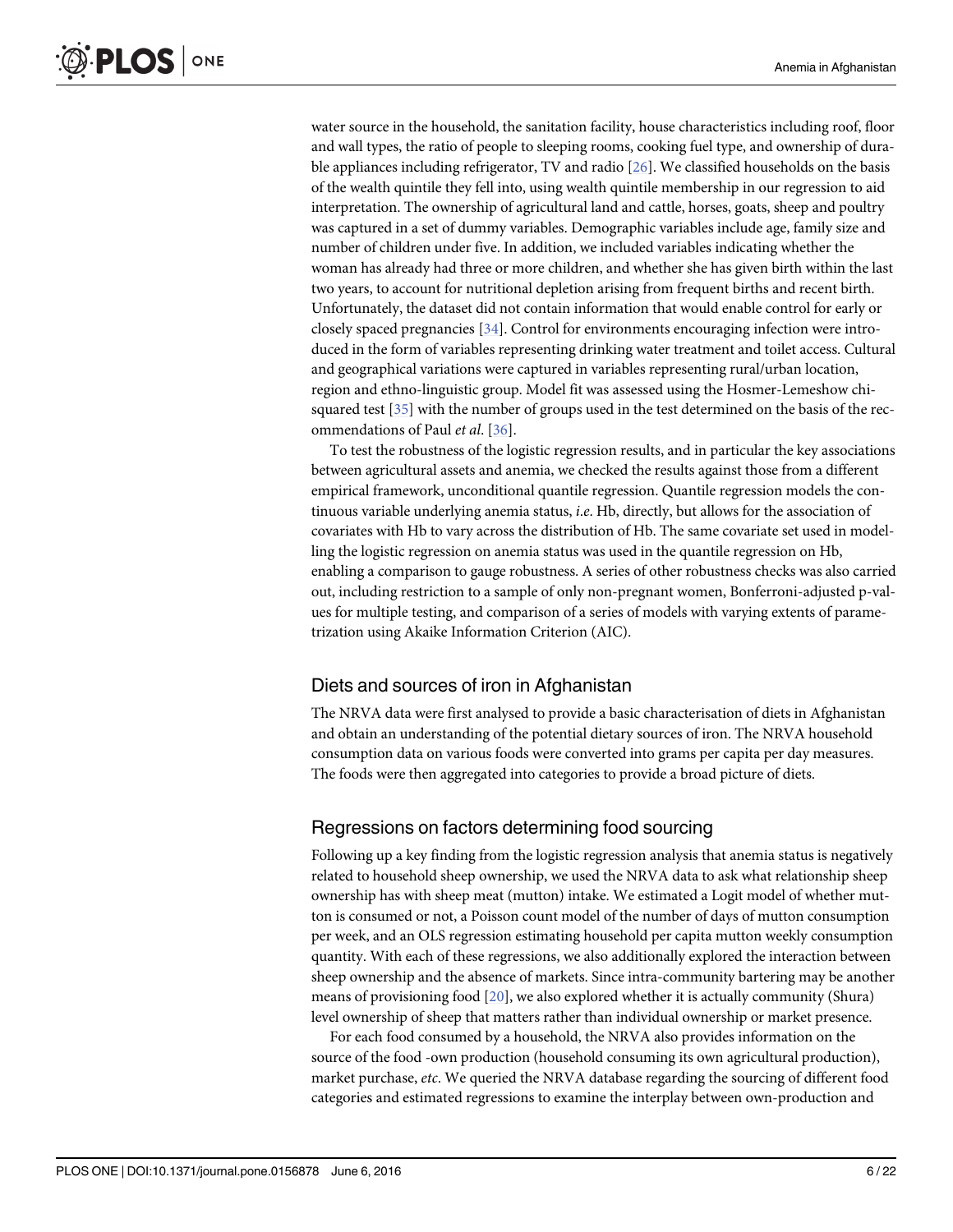<span id="page-6-0"></span>market sourcing of food in enabling household mutton intake, for the subsample of households who reported positive mutton consumption.

In specifying the above regression models of mutton intake and sourcing, we drew on past literature specific to food security and intake in Afghanistan [\[19](#page-19-0), [37](#page-20-0)], as well as literature linking agricultural involvement and dietary outcomes [[20](#page-19-0), [21](#page-19-0), [38](#page-20-0)]. Categories of covariates relevant to explaining the modelled dependent variables were identified from this literature, and variables available in the NRVA dataset that matched these categories were shortlisted. The previous work by D'Souza and Jollife [[19](#page-19-0), [37](#page-20-0)], based on previous waves of the NRVA dataset, was particularly helpful in identifying relevant NRVA variables. Collinearity diagnostics were performed, and identified no significant multicollinearity issues. The shortlisted variables were all entered into the final regression model, without implementation of any stepwise procedures for inclusion or deletion of variables.

## **Results**

## Anemia prevalence

Table 2 shows anemia prevalence in the sample, based on both the unadjusted data as well as data with Hb adjusted for altitude. Based on unadjusted data, anemia prevalence is 20%, with a little more than half of anemic adult women being moderately or severely anemic. Overall anemia prevalence is similar in the pregnant (19%) and non-pregnant (20.5%) sub-samples. Adjusting the data for altitude in the provincial capital results in a substantially higher prevalence estimate of approximately 30%.

## Summary statistics

[Table 3](#page-7-0) reports summary statistics for the covariates included in the regression analysis, for the sample as a whole and for the anemic and non-anemic groups of adult women. Both altitudeadjusted and unadjusted data are shown. Altitude adjustment makes a difference to how anemia prevalence relates to some covariates. In particular, the spatial distribution of anemia prevalence is altered somewhat with adjustment for altitude, with higher prevalence computed for the mountainous Central and Central Highland regions, and lower prevalence for the lower elevation areas in the Southwest and Northwest. As noted before, our adjustment for anemia based on altitudes of provincial capitals, though an improvement on unadjusted data, is likely to underestimate anemia in more mountainous regions. Thus anemia prevalence in the Central Highlands, Central Regions and Northeastern regions in particular is likely to be higher than estimated here.

Both adjusted and unadjusted summary statistics display the following patterns. Anemic women are on average slightly older than non-anemic women, and are worse educated. Anemic women are more likely to have recently given birth and to already have given birth to 3 or more children. Anemia prevalence also displays strong ethno-linguistic and regional patterns.

#### Table 2. Anemia prevalence in the AMICS sample of adult women in Afghanistan (n = 9174).

| Category          | <b>Definition</b>                                                                                            | Unadiusted* | Adjusted* |
|-------------------|--------------------------------------------------------------------------------------------------------------|-------------|-----------|
| Anemic            | Non-pregnant: $hb < 12$ g/dl; Pregnant: $hb < 11$ g/dl                                                       | 20.3%       | 29.4%     |
| Mildly anemic     | Non-pregnant: 11 <hb<12 10<hb<11="" dl;="" dl<="" g="" pregnant:="" td=""><td>10%</td><td>13.6%</td></hb<12> | 10%         | 13.6%     |
| Moderately anemic | Non-pregnant: 8 <hb<11 7<hb<10="" dl;="" dl<="" g="" pregnant:="" td=""><td>9%</td><td>12.9%</td></hb<11>    | 9%          | 12.9%     |
| Severely anemic   | Non-pregnant: hb<8 g/dl; Pregnant: hb<7 g/dl                                                                 | $1.4\%$     | 2.8%      |

\* 'unadjusted' does not account for elevation. 'Adjusted' adjusts Hb for altitude of provincial capital based on Sullivan et al (1998).

doi:10.1371/journal.pone.0156878.t002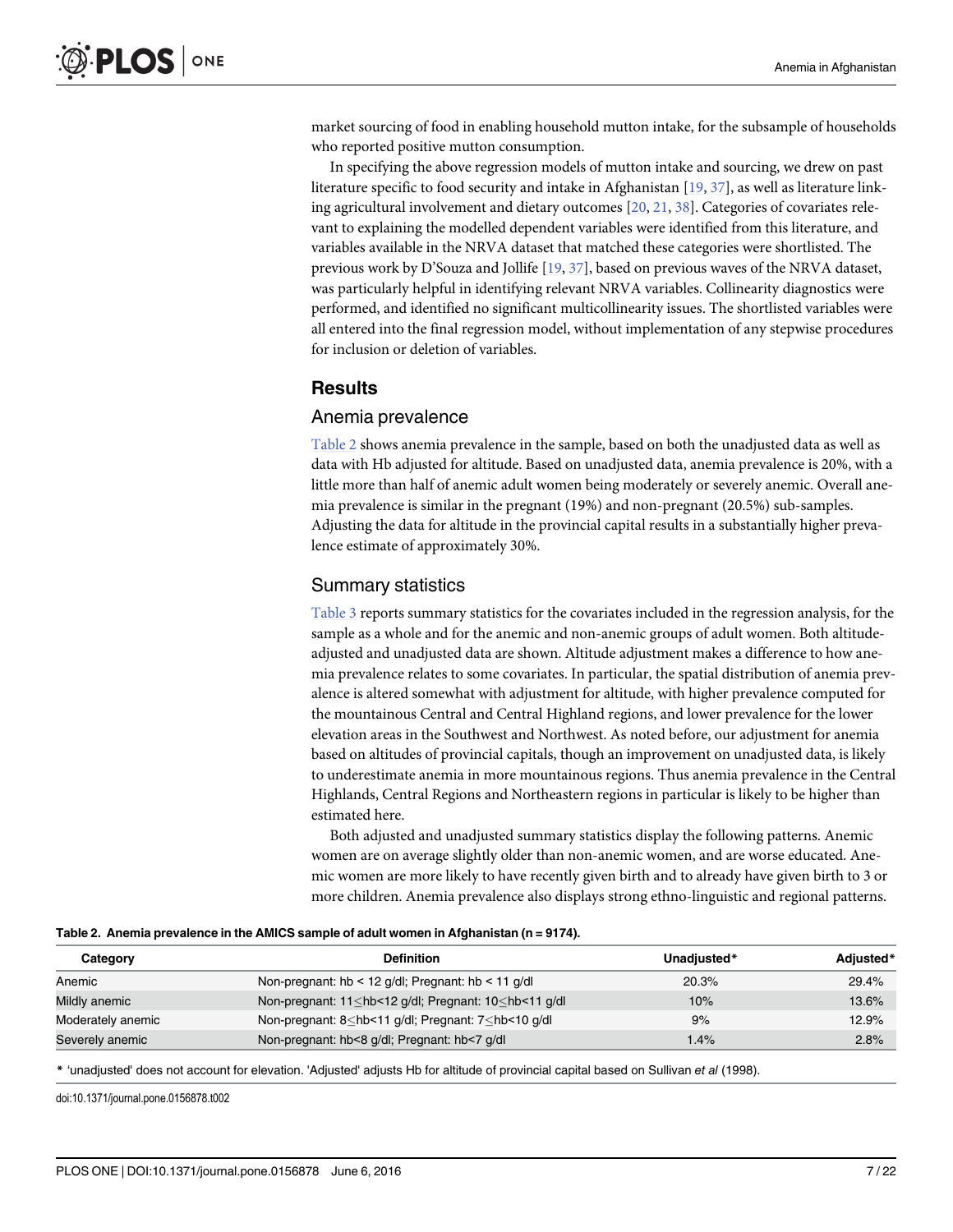### <span id="page-7-0"></span>[Table 3.](#page-6-0) Summary statistics of covariates in the AMICS sample of adult women (n = 9174), by anemia status.

|                                  |                  | Altitude unadjusted     |                     | Altitude adjusted       |                            |
|----------------------------------|------------------|-------------------------|---------------------|-------------------------|----------------------------|
| <b>Variable</b>                  | Mean (s.d.) or % | Non-anemic <sup>a</sup> | Anemic <sup>a</sup> | Non-anemic <sup>b</sup> | <b>Anemic</b> <sup>b</sup> |
| Age in years                     | 27.0(9.5)        | $26.8***$               | 27.9 ***            | 26.8***                 | $27.5***$                  |
| Education:                       |                  |                         |                     |                         |                            |
| No schooling                     | 77.3%            | 76.3%***                | 81.2%***            | 76.0%***                | 80.4%***                   |
| Primary schooling                | 8.3%             | 8.4%                    | 8.0%                | 8.6%                    | 7.8%                       |
| Secondary + schooling            | 14.4%            | 15.3%***                | $10.7\%***$         | $15.4\%$ ***            | $11.8\%$ ***               |
| Household head's education:      |                  |                         |                     |                         |                            |
| Head: no schooling               | 62.0%            | 61.1%***                | 65.5%***            | $61.2\%$ **             | 64.1%**                    |
| Head: primary schooling          | 12.3%            | 12.3%                   | 12.3%               | 12.5%                   | 11.9%                      |
| Head: secondary + schooling      | 25.6%            | 26.5%***                | 22.2%***            | 26.3%*                  | 24.1%*                     |
| <b>Currently Pregnant</b>        | 9.9%             | 10.0%                   | 9.3%                | 10.0%                   | 9.5%                       |
| Gave birth in last two years     | 24.2%            | 23.1%***                | 28.4%***            | 22.8%***                | 27.6%***                   |
| Has 3+ children                  | 47.4%            | 46.2%***                | 52.0%***            | 46.3%**                 | 50.0%**                    |
| Number of household members      | 9.2(3.9)         | 9.2                     | 9.3                 | $9.1***$                | $9.5***$                   |
| Number of under-5s in household  | 1.4(1.2)         | 1.4                     | 1.4                 | $1.3***$                | $1.5***$                   |
| Language/ethnicity               |                  |                         |                     |                         |                            |
| Dari speaker                     | 49.6%            | 51.5%***                | 42.0%***            | 51.8%***                | 44.2%***                   |
| Pashto speaker                   | 37.4%            | 37.0%                   | 39.1%               | 37.3%                   | 37.7%                      |
| Uzbek speaker                    | 8.0%             | $6.4%***$               | 14.2%***            | $6.5\%***$              | $11.7\%***$                |
| Turkmen speaker                  | 2.1%             | $1.8\%$ ***             | $3.4\%$ ***         | $1.5\%$ ***             | $3.7\%$ ***                |
| Wealth quintiles                 |                  |                         |                     |                         |                            |
| Wealth quintile 1 (lowest)       | 20%              | 19%***                  | 24%***              | 18%***                  | 25%***                     |
| Wealth quintile 2                | 20%              | 20%                     | 20%                 | 20%                     | 20%                        |
| Wealth quintile 3                | 20%              | 20%                     | 20%                 | 20%                     | 20%                        |
| Wealth quintile 4                | 20%              | 20%                     | 20%                 | 20%                     | 20%                        |
| Wealth quintile 5                | 20%              | 21%***                  | $16\%***$           | 22%***                  | $15\%$ ***                 |
| Drinking water is treated        | 19.5%            | 19.6%                   | 19.4%               | 19.2%                   | 20.3%                      |
| Home has electricity             | 52.8%            | 54.3%***                | 46.8%***            | 55.3%***                | 46.7%***                   |
| Household owns agricultural land | 57.9%            | 58.1%                   | 57.2%               | 57.8%                   | 58.2%                      |
| Household owns cattle            | 48.4%            | 47.8%*                  | 50.8%*              | 47.5%**                 | 50.6%**                    |
| Household owns horses/donkeys    | 30.5%            | 29.8%**                 | 33.2%**             | 29.8%*                  | 32.2%*                     |
| Household owns goats             | 29.5%            | 29.5%                   | 29.3%               | 29.9%                   | 28.5%                      |
| Household owns sheep             | 30.3%            | $31.0\%$ **             | 27.8%**             | 30.7%                   | 29.4%                      |
| Household owns chicken           | 51.7%            | 51.2%*                  | 53.8%*              | 51.2%                   | 52.8%                      |
| Located in rural area            | 73.1%            | 72.0%***                | 77.1%***            | 71.4%***                | $77.1\%$ ***               |
| Region:                          |                  |                         |                     |                         |                            |
| Located in Central Region        | 20.5%            | 23.4%***                | $9.3\%$ ***         | 23.4%***                | 13.6%***                   |
| Located in Central Highlands     | 7.3%             | $8.7\%$ ***             | $2.0\%$ ***         | $7.8\%**$               | $6.2\%$ **                 |
| Located in Eastern Region        | 11.1%            | 10.9%                   | 11.8%               | 11.9%***                | $9.1\%***$                 |
| Located in Northwest Region      | 13.3%            | 11.9%***                | $18.9***$           | $12.1\%***$             | 16.3%***                   |
| Located in Northeastern Region   | 14.8%            | $11.7\%***$             | 27.1%***            | 11.9%***                | 21.9%***                   |
| Located in Southern Region       | 10.9%            | $11.7\%$ ***            | $7.8\%$ ***         | 11.2%                   | 10.0%                      |
| Located in Southeastern Region   | 12.8%            | $12.4\%**$              | $14.5\%**$          | $11.5\%***$             | 16.0%***                   |

(Continued)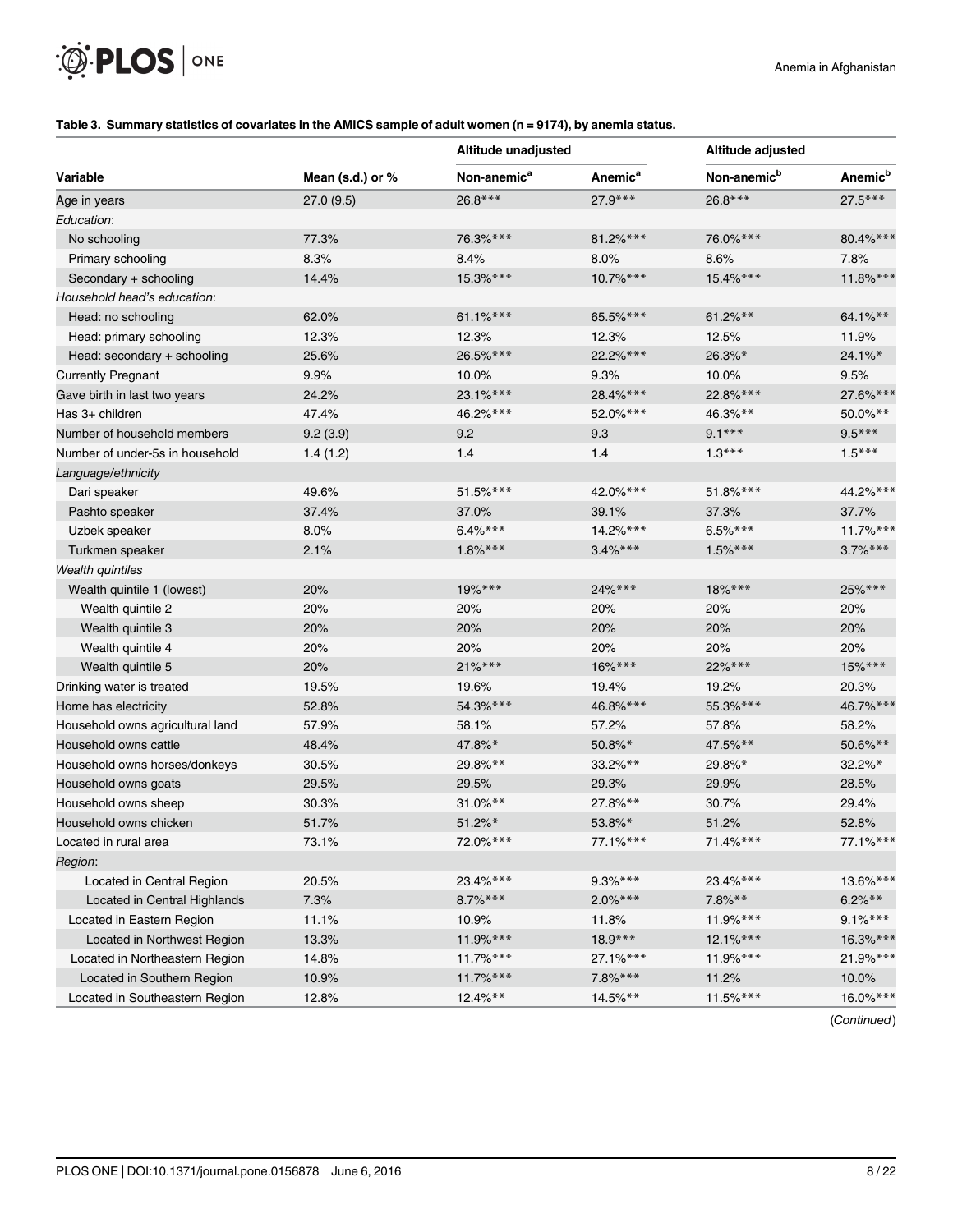<span id="page-8-0"></span>

#### Table 3. (Continued)

|                           |                     | Altitude unadjusted     |                     | Altitude adiusted       |                     |
|---------------------------|---------------------|-------------------------|---------------------|-------------------------|---------------------|
| Variable                  | Mean (s.d.) or $\%$ | Non-anemic <sup>a</sup> | Anemic <sup>a</sup> | Non-anemic <sup>b</sup> | Anemic <sup>b</sup> |
| Located in Western Region | 9.3%                | 9.5%                    | 8.7%                | $10.3\%$ ***            | $6.9\%***$          |

Covariate values by anemia status are simple bivariate descriptions. Tests of differences between anemic and non-anemic groups are t-tests for continuous variables, and large sample tests of differences in proportions for categorical variables.

\*\*\* denotes statistical significance at the 1% level,

\*\* at 5% level and,

\* at 10% level.

<sup>a</sup>Values presented for anemic and non-anemic categories are unadjusted for altitude.

<sup>b</sup>Values presented for anemic and non-anemic categories are adjusted for provincial capital altitude.

doi:10.1371/journal.pone.0156878.t003

The anemic subgroup has a smaller proportion of Dari (Persian) speakers than the non-anemic subgroup. Correspondingly, the anemic subgroup contains a larger proportion of women living in the Northeast and Northwest, and a smaller proportion of women living in the relatively prosperous Central region of the country. The anemic are more likely to belong to the lowest wealth quintile and less likely to belong to the highest quintile than the non-anemic. The anemic group also contains a larger proportion of rural residents, but the distribution of agricultural assets by anemia status shows a mixed picture. On the one hand, sheep ownership is more likely amongst the non-anemic, at least on the basis of unadjusted data. On the other hand, cattle, horse and chicken ownership is more likely amongst the anemic as compared to the nonanemic. Land ownership is not statistically different across the two groups.

## Logistic regression

We turn to our regression analyses results to isolate associations between anemia and covariates of interest. [Table 4](#page-9-0) presents the results from the logistic regression applied to both altitude-unadjusted as well as adjusted data. The Hosmer-Lemeshow test's null hypothesis of no difference between observed and fitted values of the outcome variable is not rejected at the 5% level for either model. Thus we find no evidence of a lack of model fit.

Taken together, results from the unadjusted and adjusted models indicate that neither the education of the woman nor that of her household head makes much difference to anemia status once other covariates are controlled for. This is in contrast to previous results from the region that show a negative relationship between educational attainment and anemia risk [[31,](#page-20-0) [32\]](#page-20-0). Both models suggest that iron depletion from a recent birth event raises anemia risk. Once differential wealth and other covariates are controlled for in the regression, a major ethno-linguistic aspect is that Pashtun women are significantly more at risk of anemia than Dari women. Results from both models highlight the substantial regional heterogeneity in anemia prevalence even after control for wealth and other confounders. The anemia prevalence odds of women from the Northeast and North are respectively 5.9 and 4.1 times the prevalence odds of women in the Central region under the unadjusted model, and 2.7 and 2.3 times under the adjusted model. Women in the rest of the country are generally at higher risk of anemia than in Central Afghanistan.

Women from higher wealth quintiles are less likely to be anemic than women belonging to the lowest wealth quintile. Interestingly, once wealth and other covariates are controlled for, we find that none of the large agricultural assets (land, cattle, horses) has a statistically significant relationship with anemia status. In contrast, in both models sheep ownership shows a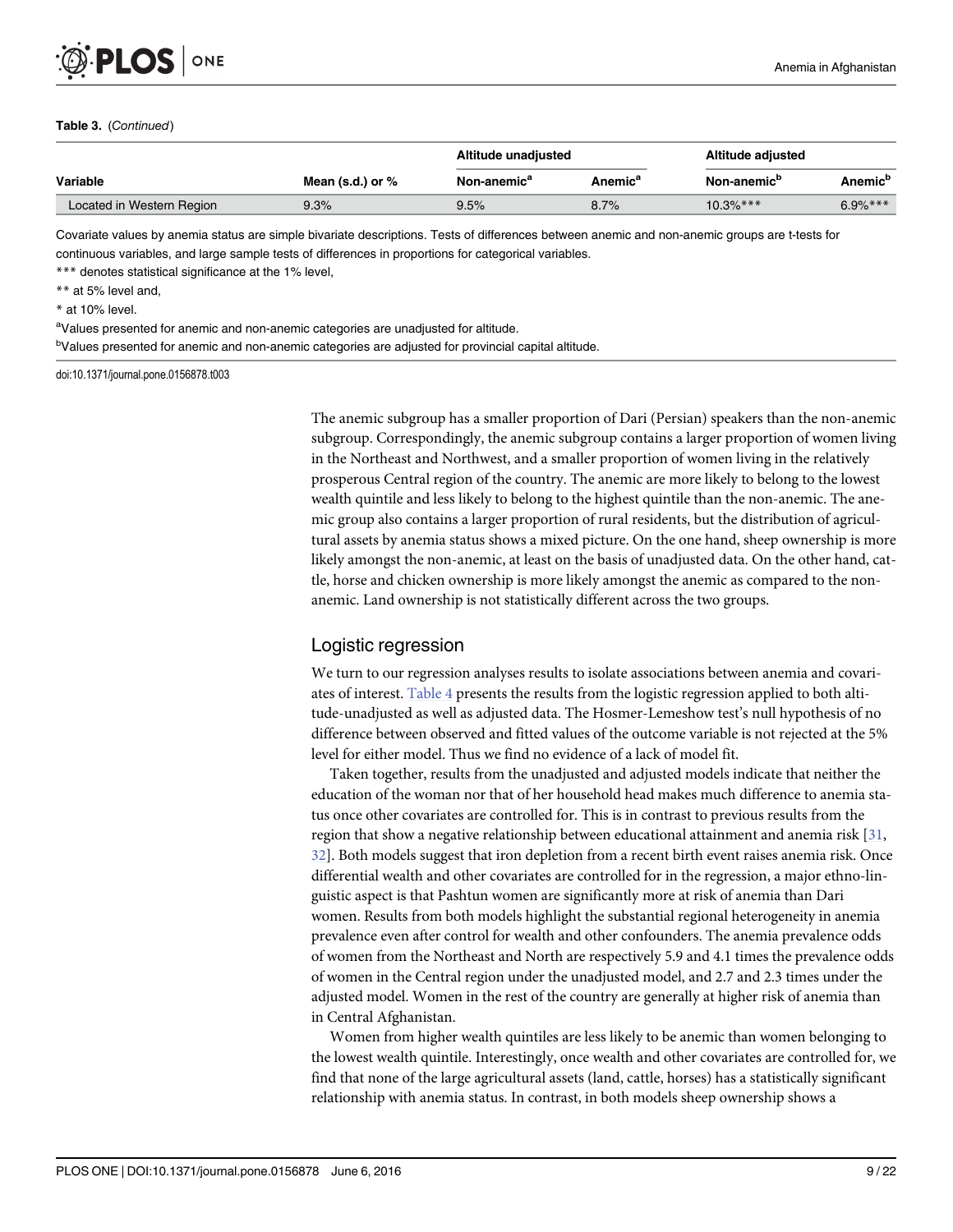## <span id="page-9-0"></span>[Table 4.](#page-8-0) Logistic regression results explaining anemia status in the AMICS sample of adult women in Afghanistan (n = 9174).

|                                                             | Anemic (unadjusted) |                 | Anemic (adjusted) |                 |
|-------------------------------------------------------------|---------------------|-----------------|-------------------|-----------------|
|                                                             | <b>Odds Ratio</b>   | 95% C.I.        | <b>Odds Ratio</b> | 95% C.I.        |
| Age in years                                                | 1.040               | $(0.99 - 1.09)$ | $1.043**$         | $(1.00 - 1.09)$ |
| Age in years squared                                        | 1.000               | $(1.00 - 1.00)$ | $0.999*$          | $(1.00 - 1.00)$ |
| Education (No schooling as reference)                       |                     |                 |                   |                 |
| Primary schooling                                           | 1.114               | $(0.90 - 1.37)$ | 1.089             | $(0.91 - 1.31)$ |
| Secondary + schooling                                       | 1.007               | $(0.83 - 1.23)$ | 1.040             | $(0.88 - 1.23)$ |
| Household head's education (Head no education as reference) |                     |                 |                   |                 |
| Head primary                                                | 0.949               | $(0.80 - 1.12)$ | 1.006             | $(0.87 - 1.17)$ |
| Head secondary plus                                         | 1.001               | $(0.87 - 1.16)$ | $1.114*$          | $(0.99 - 1.26)$ |
| <b>Currently Pregnant</b>                                   | $0.846*$            | $(0.70 - 1.02)$ | 0.884             | $(0.75 - 1.04)$ |
| Gave birth in last two years                                | $1.256***$          | $(1.09 - 1.45)$ | $1.220***$        | $(1.08 - 1.38)$ |
| Has 3+ children                                             | 1.071               | $(0.90 - 1.27)$ | 1.008             | $(0.87 - 1.17)$ |
| Number of household members                                 | $1.017*$            | $(1.00 - 1.04)$ | $1.028***$        | $(1.01 - 1.04)$ |
| Number of under-5s in household                             | 0.955               | $(0.90 - 1.01)$ | 0.984             | $(0.94 - 1.03)$ |
| Language/ethnicity (Dari as reference)                      |                     |                 |                   |                 |
| Pashto speaker                                              | $1.357***$          | $(1.15 - 1.60)$ | $1.178**$         | $(1.02 - 1.36)$ |
| Uzbek speaker                                               | 1.127               | $(0.92 - 1.37)$ | $1.211**$         | $(1.00 - 1.46)$ |
| Turkmen speaker                                             | 0.979               | $(0.70 - 1.36)$ | $1.850***$        | $(1.36 - 2.52)$ |
| Wealth quintiles (quintile 1 as reference)                  |                     |                 |                   |                 |
| Wealth quintile 2                                           | $0.750***$          | $(0.63 - 0.89)$ | $0.594***$        | $(0.51 - 0.69)$ |
| Wealth quintile 3                                           | $0.795**$           | $(0.66 - 0.95)$ | $0.615***$        | $(0.52 - 0.72)$ |
| Wealth quintile 4                                           | $0.775**$           | $(0.63 - 0.95)$ | $0.563***$        | $(0.47 - 0.68)$ |
| Wealth quintile 5                                           | $0.702**$           | $(0.54 - 0.92)$ | $0.520***$        | $(0.41 - 0.66)$ |
| Drinking water is treated                                   | 1.123               | $(0.97 - 1.29)$ | $1.113*$          | $(0.99 - 1.26)$ |
| House has electricity                                       | 0.944               | $(0.82 - 1.09)$ | $0.855**$         | $(0.76 - 0.97)$ |
| Household owns agricultural land                            | 0.903               | $(0.79 - 1.03)$ | $0.897*$          | $(0.80 - 1.01)$ |
| Household owns cattle                                       | 0.998               | $(0.86 - 1.16)$ | 1.028             | $(0.90 - 1.18)$ |
| Household owns horses/donkeys                               | 1.018               | $(0.88 - 1.18)$ | 0.950             | $(0.84 - 1.08)$ |
| Household owns goats                                        | 0.922               | $(0.80 - 1.06)$ | $0.839***$        | $(0.74 - 0.95)$ |
| Household owns sheep                                        | $0.802***$          | $(0.69 - 0.93)$ | $0.830***$        | $(0.73 - 0.94)$ |
| Household owns chicken                                      | $1.193***$          | $(1.04 - 1.36)$ | 1.070             | $(0.95 - 1.20)$ |
| Located in rural area                                       | 0.969               | $(0.80 - 1.18)$ | 0.969             | $(0.82 - 1.15)$ |
| Region (Central as reference)                               |                     |                 |                   |                 |
| Located in Central Highlands                                | $0.603**$           | $(0.41 - 0.89)$ | $1.398***$        | $(1.10 - 1.77)$ |
| Located in Eastern Region                                   | $2.278***$          | $(1.75 - 2.97)$ | 0.887             | $(0.70 - 1.12)$ |
| Located in Northwest Region                                 | 4.163***            | $(3.34 - 5.19)$ | 2.358***          | $(1.96 - 2.83)$ |
| Located in Northeastern Region                              | 5.939 ***           | $(4.75 - 7.43)$ | $2.735***$        | $(2.26 - 3.31)$ |
| Located in Southern Region                                  | $1.396**$           | $(1.07 - 1.83)$ | $1.292**$         | $(1.05 - 1.58)$ |
| Located in Southeastern Region                              | $2.678***$          | $(2.12 - 3.38)$ | $2.253***$        | $(1.87 - 2.72)$ |
| Located in Western Region                                   | $2.503***$          | $(1.95 - 3.21)$ | 1.207*            | $(0.98 - 1.49)$ |
| Intercept                                                   | $0.17***$           | $(0.03 - 0.12)$ | $0.060***$        | $(0.09 - 0.32)$ |
| <b>Observations</b>                                         | 9174                |                 | 9174              |                 |
| Hosmer-Lemeshow Chi-squared test statistic (675)            | 651.29              |                 | 720.05            |                 |

(Continued)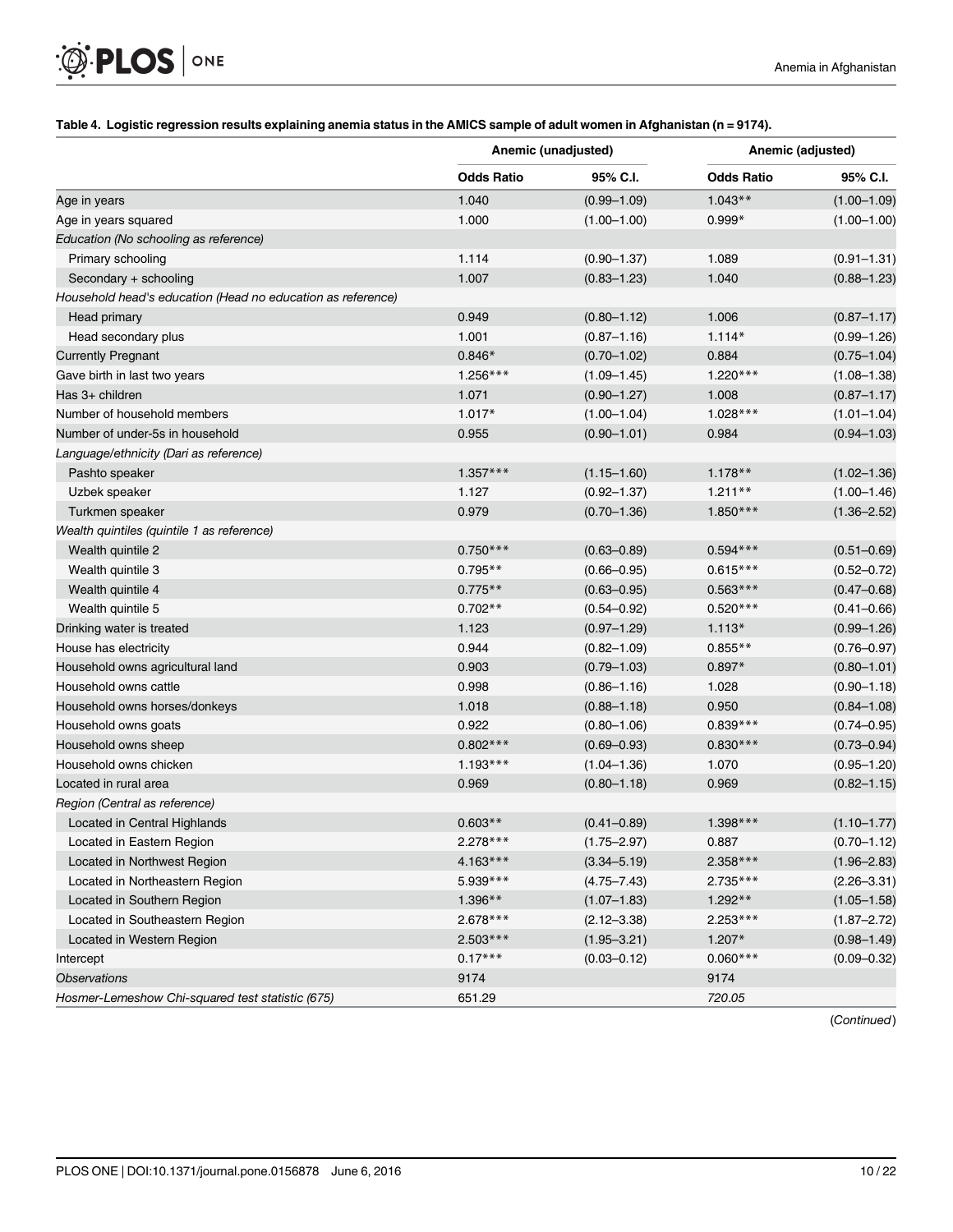<span id="page-10-0"></span>

#### Table 4. (Continued)

|                         | Anemic (unadjusted) |          | Anemic (adjusted) |          |
|-------------------------|---------------------|----------|-------------------|----------|
|                         | <b>Odds Ratio</b>   | 95% C.I. | <b>Odds Ratio</b> | 95% C.I. |
| Hosmer-Lemeshow p-value | 0.72                |          | 0.10              |          |

Logistic regression odds ratios for anemia status based on altitude-adjusted and unadjusted haemoglobin values. We tested for multicollinearity in the models using Variance Inflation Factors (VIF). Variables in the models had a VIF of 1.83 (and none greater than 4.99). Covariates also include a dummy variable to capture a small number of observations that either had missing information for language/ethnicity or spoke a language other than Dari, Pashto, Uzbek or Turkmen. Robust standard errors.

\*\*\* denotes statistical significance at the 1% level,

\*\* at 5% level and,

\* at 10% level.

Directions to survey questions corresponding to variables are provided in [S2 Supporting Information](#page-18-0).

doi:10.1371/journal.pone.0156878.t004

statistically significant relationship with anemia status even after control for a large number of wealth indicators. Sheep ownership is associated with a 20% reduction in prevalence odds for anemia under the unadjusted model, and a 17% reduction under the adjusted model. The relationships of goat and chicken ownership with anemia status are less consistent across the two models. Goat ownership is associated with a statistically significant reduction in anemia odds only under the adjusted model, while chicken ownership's association with an increase in anemia odds is significant only under the unadjusted model.

Robustness checks. [S1 Table](#page-18-0) presents results from applying the model to the non-pregnant sample only, which serves as a robustness check. The results do not change in any substantial way compared to the pooled sample results discussed above, indicating that the results are not skewed by pooling non-pregnant and pregnant samples.

A further check of robustness is provided by the unconditional quantile regression results reported in [S1 Supporting Information.](#page-18-0) These reinforce many of the results from the logistic regression, but add a distribution-wide perspective. Education levels of the women and their household heads are not significantly associated with Hb. Recent birth, i.e. having given birth within the last two years, is found to have a particularly strong, negative association with Hb at the lower tail of the Hb distribution. Pashto speakers have lower Hb levels than Dari speakers at parts of the Hb distribution. The favourable Hb status of residents of the Central region compared to elsewhere in the country holds throughout the lower half of the Hb distribution.

Mirroring results from the logistic regression, the UQR results with respect to large agricultural assets (land, cattle and horses) also show little association with Hb along its distribution once wealth is controlled for. However, sheep and chicken ownership do display statistically significant relationships with Hb—the former positive and latter negative. But sheep ownership has a more consistent relationship than chicken ownership with Hb. Chicken ownership parameters are only significant at the  $15<sup>th</sup>$  and  $25<sup>th</sup>$  percentiles of Hb. On the other hand, sheep ownership shows a strong, statistically significant negative association with Hb throughout the lower half of the Hb distribution.

Multiple testing is a potential issue to be considered when hypotheses about a large number of variables are tested in a regression such as ours [[39](#page-20-0)]. With a large number of hypotheses being tested, the probability of occurrence of one or more type I errors, where irrelevant variables appear significant, can become large. Making 'Bonferroni' adjustments to p-values or critical levels is one way to handle this. However, the need for Bonferroni adjustments is a hotly debated topic in many sciences. Some authors have refuted the need for adjustment, arguing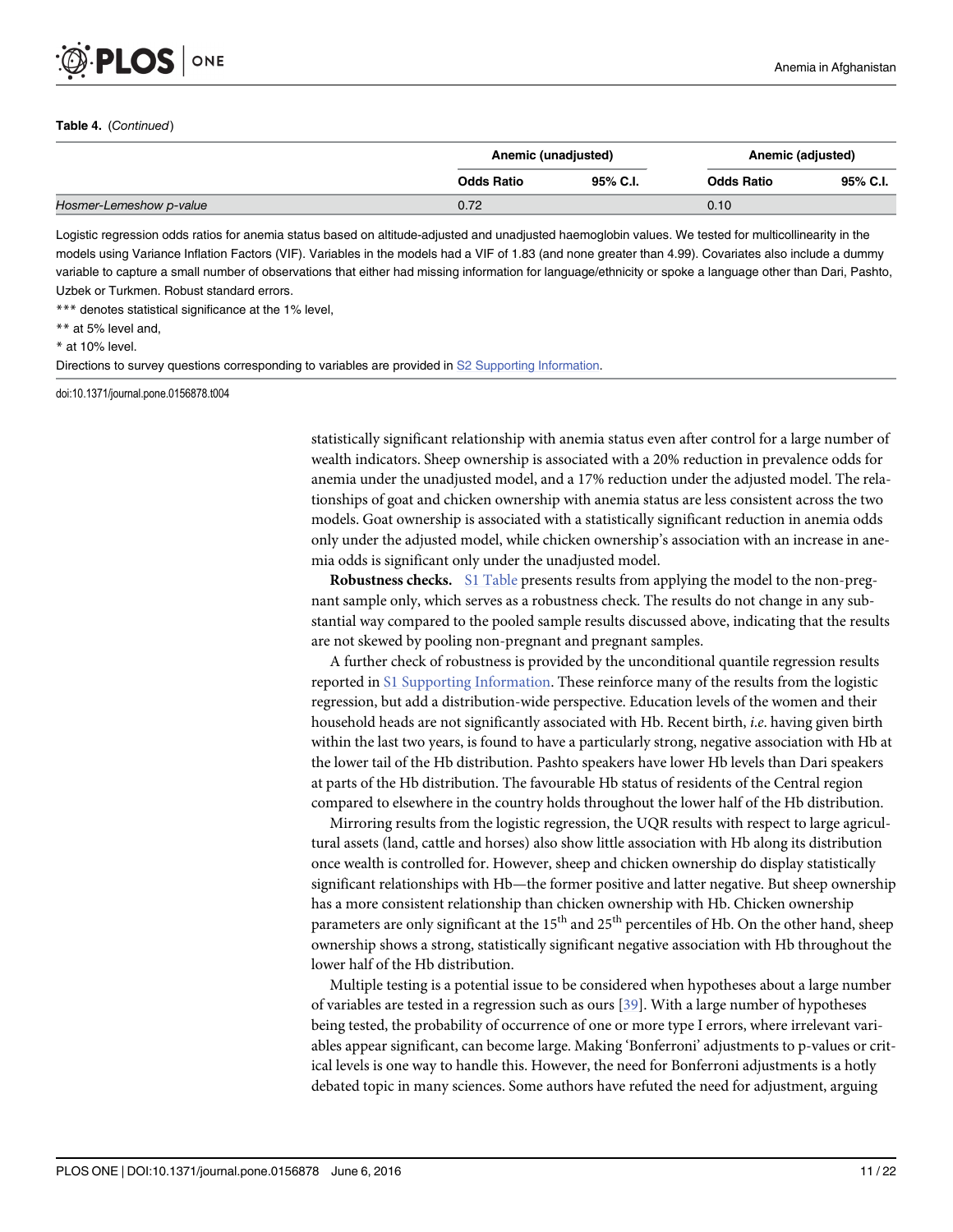<span id="page-11-0"></span>that adjustment to reduce type I errors can only come at the cost of increasing the probability of type II errors where potentially important relationships are found to be statistically insignificant [[40](#page-20-0)]. Others have argued that adjustment is needed only in selected circumstances, and that adjustment may not be appropriate in exploratory studies where potentially important effects may be uncovered for follow-up [[41](#page-20-0)].

In this study, our primary mechanism to judge reliability is robustness of key results to alternative specifications, as detailed above. However, we also present Bonferroni adjusted p-values for the logistic model in [S2 Table](#page-18-0). The only variables that stay significant after adjustment are having a birth in the last two years, the second wealth quintile (compared to the first), being Pashto (compared to Dari), and regional dummies. None of the asset variables are significant, though it is worth noting that sheep ownership comes close to being significant at the 10% level.

In [S3 Table,](#page-18-0) we provide further indication of: a) the acceptability of the model described in [Table 4](#page-9-0) compared to models containing fewer variables and b) the robustness of the key result on the negative association between sheep ownership and anemia. The table presents a series of nine alternative models, starting with the sparsest one only containing the sheep ownership covariate and adding sets of variables successively to reach the full model that was presented in [Table 4](#page-9-0). In each case, the odds ratio attached to the sheep ownership variable is presented, as well as the Akaike Information Criterion (AIC) statistic [[42](#page-20-0)]. The AIC can be helpful in model selection, balancing goodness of fit with extent of parameterization. Results presented in [S3](#page-18-0) [Table](#page-18-0) show sheep ownership to be statistically significant in all 9 alternative models with altitude-unadjusted data, and in 7 out of 9 models with adjusted data. The chosen model in [Table 4](#page-9-0) has the lowest AIC value among competing models, increasing confidence in the model.

## Diets and sources of iron in Afghanistan

[Table 5](#page-12-0) presents information on diets in Afghanistan. The dominance of wheat in Afghan diets becomes obvious from the table. At 142 kg/person/year Afghanistan has one of the highest per capita levels of wheat consumption in the world. At this level of consumption, a high percentage of iron intake is likely to derive from wheat flour. Vegetables and fruits that are important sources of iron in the Afghan diets include beans, peppers and apricots. However, the most heavily consumed fruits and vegetables in Afghanistan such as potato and melon are comparatively less dense in iron content. Animal source foods intake is dominated by dairy products, particularly fresh milk. Meat, an important source of iron, is consumed in modest amounts. [Table 6](#page-12-0) provides a comparative perspective on meat consumption, comparing Afghanistan to the region and selected neighbouring countries. Afghanistan is seen to have a much lower meat intake per capita compared to the Asian average and its relatively prosperous neighbour, Iran. Afghanistan's meat intake compares favourably only to India where vegetarianism is a significant aspect. Notably, however, Afghanistan's per capita sheep/goat meat consumption is higher than the Asian average and that of its closest comparator, Pakistan.

Of course, while a knowledge of local diets provides a glimpse into key sources of iron intake, it is important to take into account that the bioavailability of heme and non-heme iron is substantially different. On average, about 40% of iron content in animal source foods is heme iron, and 60% is non-heme iron, whereas 100% of plant source foods is non-heme iron [\[43](#page-20-0)] The bioavailability of heme iron has been estimated to range between 15 and 35%, while the bioavailability of non-heme iron has been found to vary between 2 and 20% [\[44,](#page-20-0) [45\]](#page-20-0). Dairy, tea and phytate-containing foods such as grains and legumes are potentially important non-heme iron absorption inhibitors in this context [\[46,](#page-20-0) [18\]](#page-19-0), whereas meat and ascorbic acid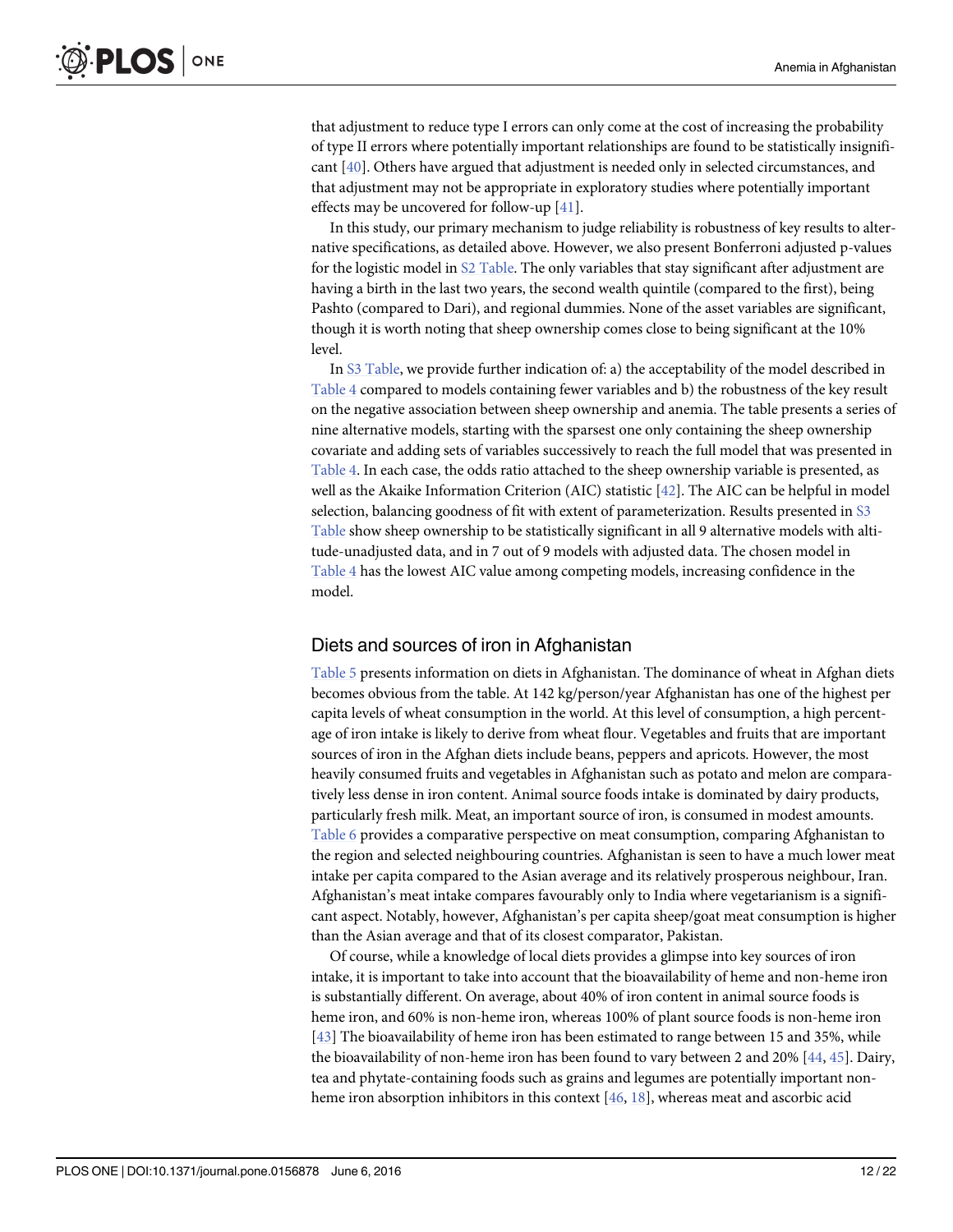| Wheat flour         | 142.2 |
|---------------------|-------|
| Animal source foods | 67.1  |
| Dairy               | 53.2  |
| Meat (except fish)  | 11.9  |
| Chicken             | 4.2   |
| <b>Bovine</b>       | 4.1   |
| Mutton              | 1.8   |
| Goat                | 1.0   |
| Other meat          | 0.8   |
| Eggs                | 1.8   |
| Fish                | 0.2   |
| Vegetables          | 66.5  |
| Other cereals       | 35.2  |
| Fruits & nuts       | 33.8  |
| Sugar & sweets      | 12.7  |
| Oils & fats         | 12.3  |
| Spices              | 11.1  |
| Legumes             | 9.0   |
| Beverages           | 5.6   |
| Purchased nan       | 3.9   |

<span id="page-12-0"></span>[Table 5.](#page-11-0) Food Consumption in Afghanistan (kg/person/year) (n = 20,153).

Calculated based on 7-day data from NRVA 2010–11 and raised to annual per capita estimates.

doi:10.1371/journal.pone.0156878.t005

sources are key non-heme iron absorption enhancers [\[47\]](#page-20-0). The relatively high bioavailability of meat compared to non-heme sources of iron, and its ability, even in small doses, to enhance the bioavailability of non-heme iron  $[47]$  $[47]$  $[47]$  makes it a more important dietary factor in combating anemia than overall dietary contributions might suggest. On the other hand, the non-heme nature of their iron content and/or their roles as iron inhibitors [\[46,](#page-20-0) [19\]](#page-19-0) may make certain foods such as wheat flour and legumes less effective in controlling anemia risk than their overall iron contributions might suggest.

The association we have found between sheep ownership and anemia status after controlling for a potential asset effect and the potential importance of meat intake in lowering anemia risk in this setting is consistent with own-production of consumed sheep meat having a role in

|  | Table 6.  Regional meat consumption per capita (kg/person/year). |  |  |  |
|--|------------------------------------------------------------------|--|--|--|
|--|------------------------------------------------------------------|--|--|--|

| <b>Country / Region</b> | Meat | <b>Poultry</b> | <b>Bovine</b> | Sheep/Goat |
|-------------------------|------|----------------|---------------|------------|
| Afghanistan             | 11.9 | 4.2            | 4.9           | 2.8        |
| Asia                    | 31.9 | 9.7            | 4.5           | 1.9        |
| Iran                    | 38.5 | 23.6           | 8.1           | 6.6        |
| India                   | 5.1  | 2.4            | 1.7           | 0.6        |
| Pakistan                | 14.9 | 2.0            | 8.1           | 2.5        |

Source: Afghanistan: Own calculations (shown in Table 5) based on data from the NRVA 2011–12; where bovine includes beef, veal, dried meat, liver and other meat. Asia and individual countries (average for 2011/12): Own calculation using consumption data from FAO (2012) and population data from UNDESA (2015). Pakistan poultry consumption estimate is drawn from the Household Income and Expenditure Survey of Pakistan. Regional data for total meat consumption includes pig meat.

doi:10.1371/journal.pone.0156878.t006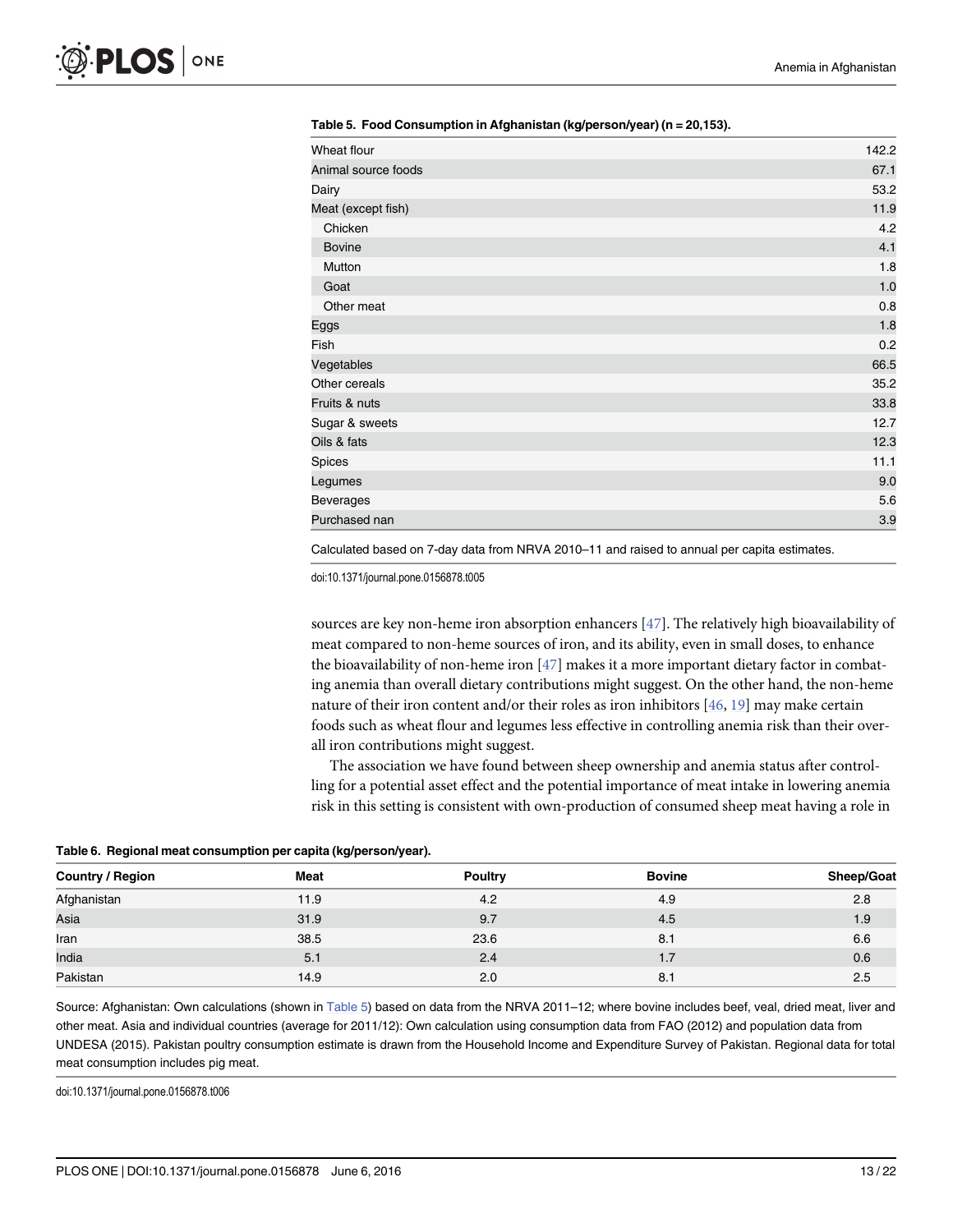|                                                 | A. Mutton consumption<br>(binary) |                 | B. Num. days mutton consumption in<br>a week |                 |                 | C. Per capita mutton<br>consumption (Kg) |                  |                  |                  |
|-------------------------------------------------|-----------------------------------|-----------------|----------------------------------------------|-----------------|-----------------|------------------------------------------|------------------|------------------|------------------|
|                                                 |                                   | ш               | Ш                                            |                 | $\mathbf{u}$    | Ш                                        |                  | Ш                | Ш                |
| HH owns sheep                                   | $1.27***$                         | 1.005           | $1.183***$                                   | $1.237***$      | 0.946           | $1.148***$                               | $0.007***$       | $-0.008$         | $0.004*$         |
|                                                 | $(1.15 - 1.42)$                   | $(0.76 - 1.33)$ | $(1.06 - 1.32)$                              | $(1.12 - 1.37)$ | $(0.75 - 1.19)$ | $(1.03 - 1.27)$                          | $(0.00 - 0.01)$  | $(-0.02 - 0.00)$ | $(0.00 - 0.01)$  |
| No mkt in community                             | 0.901                             | $0.827**$       | 0.887                                        | $0.885*$        | $0.80***$       | $0.870*$                                 | $-0.007*$        | $-0.012***$      | $-0.008**$       |
|                                                 | $(0.77 - 1.05)$                   | $(0.70 - 0.98)$ | $(0.76 - 1.04)$                              | $(0.77 - 1.02)$ | $(0.69 - 0.94)$ | $(0.75 - 1.01)$                          | $(-0.01 - 0.00)$ | $(-0.02 - 0.00)$ | $(-0.02 - 0.00)$ |
| HH owns sheep * No mkt in<br>community          |                                   | $1.322*$        |                                              |                 | $1.379**$       |                                          |                  | $0.016***$       |                  |
|                                                 |                                   | $(0.99 - 1.77)$ |                                              |                 | $(1.08 - 1.76)$ |                                          |                  | $(0.00 - 0.03)$  |                  |
| Number of sheep in Shura (log)                  |                                   |                 | $1.077***$                                   |                 |                 | $1.06***$                                |                  |                  | $0.002*$         |
|                                                 |                                   |                 | $(1.03 - 1.13)$                              |                 |                 | $(1.02 - 1.12)$                          |                  |                  | $(0.00 - 0.00)$  |
| Hosmer-Lemeshow Chi-squared<br>statistic (3251) | 3184.6                            | 3219.15         | 3144.05                                      |                 |                 |                                          |                  |                  |                  |
| Hosmer-Lemeshow p-value                         | 0.78                              | 0.64            | 0.90                                         |                 |                 |                                          |                  |                  |                  |

#### <span id="page-13-0"></span>Table 7. Regression results: Sheep ownership and household mutton consumption in the NRVA sample of households in Afghanistan  $(n = 20, 153)$ .

Model A reports odd ratios. Incidence-rate ratios are reported in Model B. Model C reports coefficients. Standard errors clustered at Shura level. Coefficient interval at 95% in parentheses.

\*indicates significance at the 10% level,

\*\*at the 5% level and,

\*\*\*at the 1% level.

We tested for multicollinearity in the models using Variance Inflation Factors (VIF). Variables in the model had an average VIF of 2.01 (and none greater than 2.44). For each model we estimated three specifications, a basic model (I), a model with interaction term between ownership of sheep and the absence of market in the community (II), and with a variable proxying the number of sheep in the Shura (III). Each model also controls for a set of household characteristics (age and literacy of household head, household dependency ratio, numbers of adult males and females and children), rural residence, income (consumption) quintiles, wealth quintiles, survey timing (season of survey administration, and whether it was during Ramadan), and province dummies. Directions to survey questions corresponding to variables are provided in [S2 Supporting Information.](#page-18-0)

doi:10.1371/journal.pone.0156878.t007

lowering anemia prevalence. This is explored further in the regression results reported in Table 7 that model mutton consumption's association with sheep ownership and other variables.

Table 7 suggests a strong and consistent role for own-production of sheep in household mutton intake. Household sheep ownership is positive and significant at the 1% level in column 1 of each of the three models. Thus sheep ownership is associated with the decision to consume mutton, an increase in the number of days in which mutton is consumed in the week, and the per capita quantity of mutton consumption. There is also some evidence of the absence of markets reducing frequency and quantity of mutton consumption. In the interaction models (II), in each case the interaction term is positive and significant, with the non-interaction term for sheep ownership becoming very small in comparison to (I). This implies that household sheep ownership becomes important to mutton consumption decisions particularly in the absence of markets. Finally, in the models (III), the Shura-level sheep ownership parameter is positive and significant, but the household ownership stays positive and significant in each case, even if smaller than in comparison to (I). Thus community-level sheep ownership may enhance mutton consumption by providing bartering opportunities, but household sheep ownership remains important to consumption.

So far, our evidence linking sheep ownership to mutton intake (particularly in the absence of village markets) and anemia is suggestive of own-production of sheep being important. Is there any direct evidence that own-production of mutton/sheep meat is prevalent in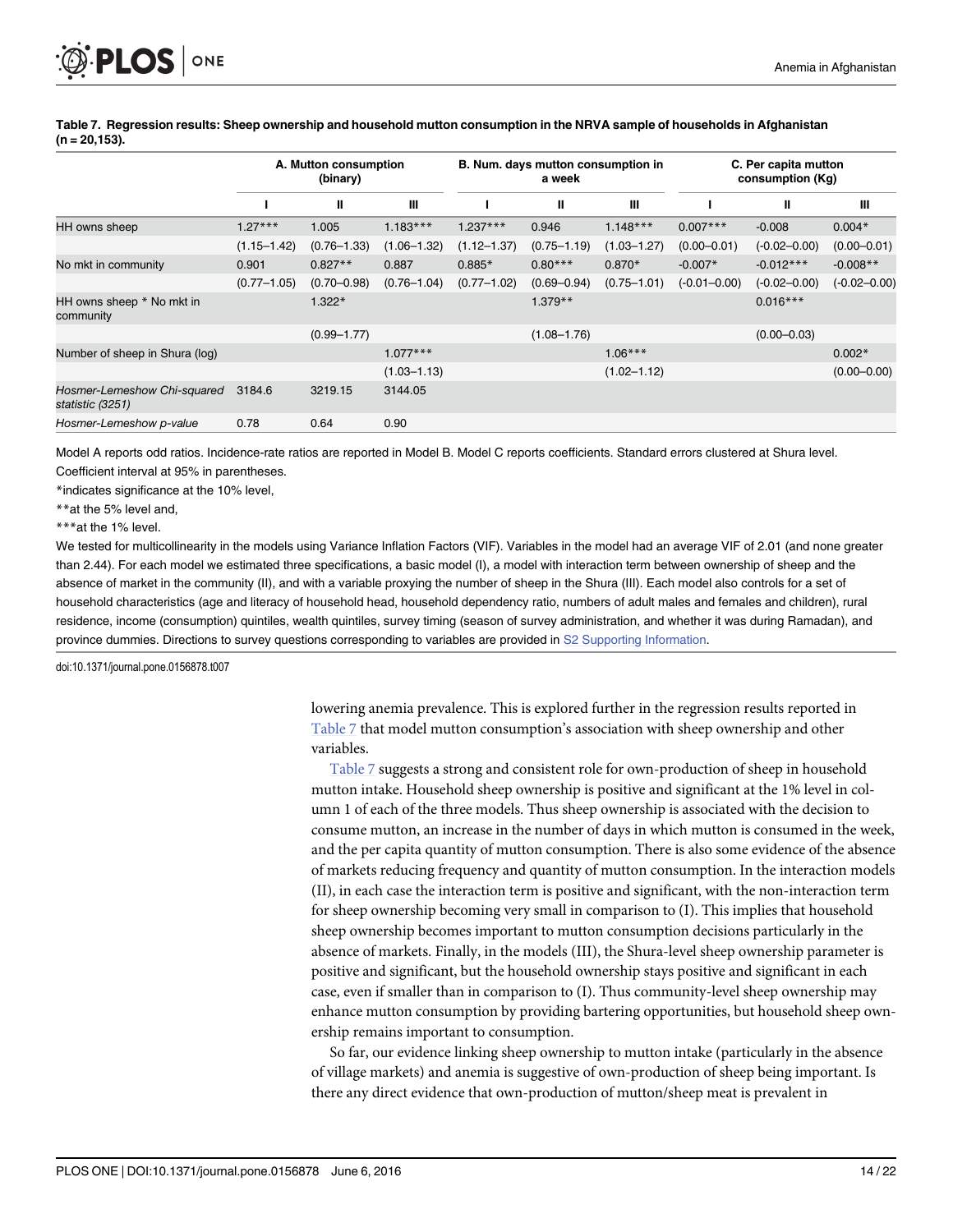

| <b>Main Source</b>         | $\mathsf{ASF}^a$ | <b>Beef</b> | <b>Mutton</b> | <b>Chicken</b> | Goat  | <b>Fresh Milk</b> |
|----------------------------|------------------|-------------|---------------|----------------|-------|-------------------|
| Purchase                   | 54.4%            | 94.5%       | 80.6%         | 83.2%          | 69.0% | 28.2%             |
| Own production             | 39.9%            | 1.6%        | 13.0%         | 15.7%          | 20.7% | 67.1%             |
| Bartered / payment in kind | 0.2%             | 0.1%        | 0.5%          | 0.1%           | 0.3%  | 0.2%              |
| Borrowed / taken on credit | 0.2%             | 0.3%        | 0.4%          | 0.4%           | 0.8%  | 0.1%              |
| Received as gift           | 3.7%             | 1.2%        | 3.2%          | 0.3%           | 4.8%  | 3.6%              |
| Food aid                   | 1.0%             | 1.2%        | $1.0\%$       | 0.2%           | 4.0%  | 0.6%              |
| Other                      | 0.4%             | 1.1%        | $1.2\%$       | 0.1%           | 0.5%  | 0.2%              |

[Table 8.](#page-13-0) Main sources of animal source foods in the NRVA sample of households in Afghanistan (n = 20,153) (%).

Population-weighted percentages based on frequencies.

<sup>a</sup>ASF stands for animal source foods.

doi:10.1371/journal.pone.0156878.t008

Afghanistan? Table 8 presents self-reported sources of household consumption of animal source foods in the NRVA. Animal source food sourcing is heavily influenced by fresh milk, which is predominantly own-produced. The larger part of meat from small stock, *i.e.* sheep, goat and chicken, comes from purchases, but about a fifth of consumption is sourced from own production (direct consumption of household animal holdings). On the other hand, beef consumption, another importance source of iron from red meat, comes almost entirely from market purchase.

Table 9 presents regression results modelling mutton intake on the sourcing of mutton, for the subsample of households that report positive mutton consumption. Own production (i.e.

#### Table 9. Regression results: Sourcing and consumption of mutton in the NRVA sub-sample of households reporting positive mutton consumption  $(n = 2721)$ .

|                                         | A. Num. days mutton consumption in a week | B. Per capita mutton consumption (Kg) |
|-----------------------------------------|-------------------------------------------|---------------------------------------|
| HH owns sheep                           | 0.969                                     | $-0.016$                              |
|                                         | (0.028)                                   | (0.011)                               |
| Source of meat (purchased as reference) |                                           |                                       |
| Own production                          | $1.509***$                                | $0.102***$                            |
|                                         | (0.065)                                   | (0.017)                               |
| Received as gift                        | 0.975                                     | $-0.032**$                            |
|                                         | (0.072)                                   | (0.016)                               |
| Food aid                                | 0.971                                     | 0.078                                 |
|                                         | (0.110)                                   | (0.080)                               |
| Other                                   | 1.105                                     | 0.029                                 |
|                                         | (0.124)                                   | (0.032)                               |
| No mkt in community                     | 0.947                                     | $-0.007$                              |
|                                         | (0.038)                                   | (0.014)                               |

Model A reports incidence-rate ratios. Coefficients are reported in Model B. Standard errors clustered at Shura level in parentheses. \*indicates significance at the 10% level,

\*\*at the 5% level and,

\*\*\*at the 1% level. We tested for multicollinearity in the models using Variance Inflation Factors (VIF). Variables in the models obtained an average VIF equals to 2.02 (and none greater than 4.89). Each model also controls for a set of household characteristics (age and literacy of household head, household dependency ratio, numbers of adult males and females and children), rural residence, income (consumption) quintiles, wealth quintiles, survey timing (season of survey administration, and whether it was during Ramadan), and province dummies.

doi:10.1371/journal.pone.0156878.t009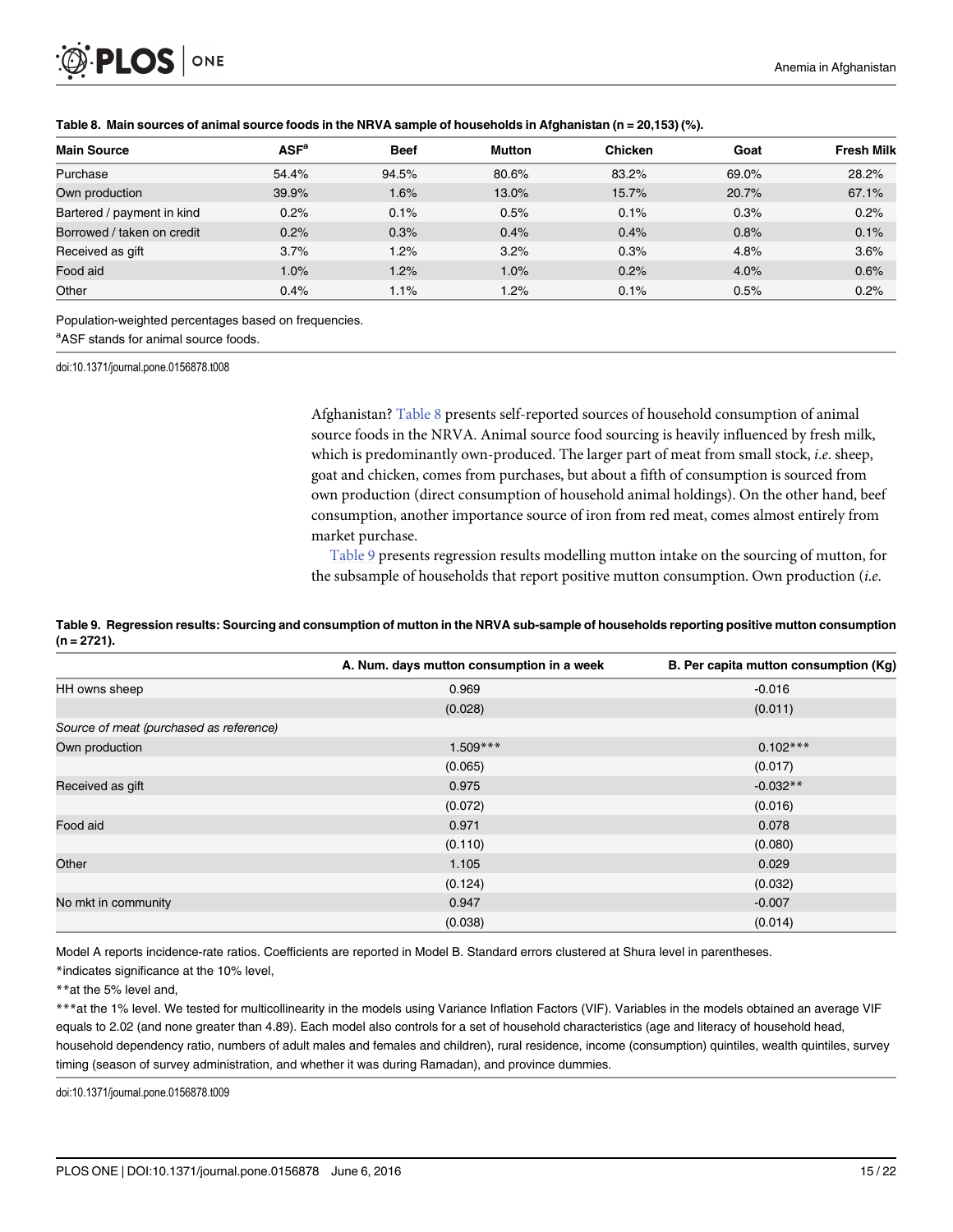<span id="page-15-0"></span>direct consumption of household animal holdings), in comparison to market purchase, is positive and strongly significant for both measures of consumption considered. The results indicate that all things, including wealth and income held equal, households sourcing mutton mostly from own production consumed mutton 1.5 days more frequently on average than households relying on market purchase, resulting in 100 grams per person per week higher mutton intake. The household sheep ownership variable is insignificant in the presence of own production (although the former is obviously a pre-requisite for the latter) and other sourcing variables. Taken together, these results suggest that own-production (direct consumption of animal holdings) arising from sheep ownership has a role in increased mutton intake. Thus the relationship between sheep ownership and increased mutton consumption may not arise solely from sheep ownership being an indicator of wealth or providing income generation. Converting the 100g/ person/day higher intake into iron content without consideration of bioavailability or absorption factors [[48](#page-20-0)] and comparing with the Recommended Daily Allowance (RDA) for iron among adult women of 18 mg/person/day [[49\]](#page-20-0), indicates that the increased intake translates into only a 2 to 3% contribution to RDA. However, the bioavailability of heme iron in mutton and its function in enhancing bioavailability of nonheme iron in the diet can imply a significantly larger effect on haemoglobin and anemia risk. This is consistent with a finding from neighbouring Pakistan that low red meat intake is associated with anemia among pregnant women [\[32\]](#page-20-0).

## Discussion and Conclusion

The high prevalence of iron deficiency and anemia elsewhere in the South Asian region and Afghanistan's large burden of women's ill-health provides the rationale for this study's focus on anemia amongst adult women. Approximately 20% of adult Afghan women in our sample (19% of pregnant women and 20.5% of non-pregnant women) were found to be anemic based on altitude-unadjusted data, 30% based on data adjusted for provincial altitude. This prevalence classifies the anemia problem amongst adult women as being of 'moderate public health significance' according to the WHO classification.

Anemia prevalence amongst adult women is thus lower in Afghanistan than in its neighbours to the east and north. However, the overall prevalence masks significant regional inequality, with high prevalence in the North East region bordering Pakistan and Tajikistan on the one extreme, and low prevalence in the Central Highlands and Central regions, including Kabul, on the other. This regional inequality is consistent with other development indices. Provinces in the North and Northeast regions, such as Badakshan, Balkh and Samangan are known to be have high incidences of poverty and food insecurity, especially in comparison to the relatively prosperous and well-endowed Central provinces such as Kabul, Kapis and Wardak [\[50\]](#page-21-0). Results reported here suggest that wealth and family planning outcomes, amongst other welfare indicators, are important correlates of anemia. The spatial distribution of these correlates may partly explain regional inequalities in anemia prevalence. However, our regression results show that some regional association with anemia prevalence persists even after controlling for wealth, family planning and other covariates. Our results further suggest that there are specific ethno-linguistic patterns to anemia risk. Of the principal ethno-linguistic groups, Pashtun women are disadvantaged compared to Dari speakers. Whether these regional and ethno-linguistic differences arise due to cultural and attitudinal differences, or dietary patterns or other factors, is worthy of future investigation. Such considerations, and the extent and nature of external donor intervention, may also play a role in explaining differences between anemia prevalence in Afghanistan compared to neighbouring countries, which is another interesting research question for the future.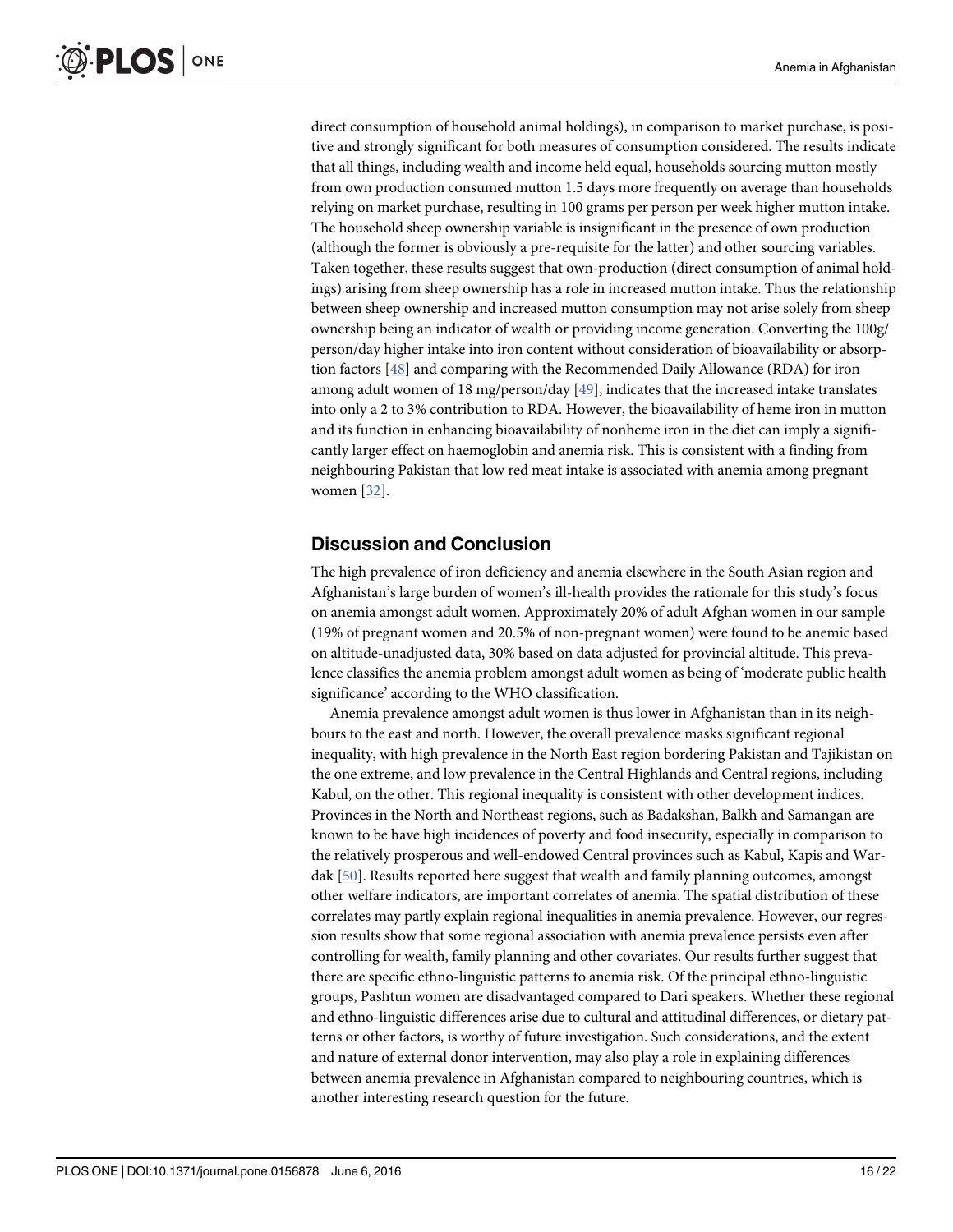<span id="page-16-0"></span>The finding that pregnant women have lower odds of being anemic than non-pregnant women, although only statistically significant at the 10% level in the model unadjusted for altitude, is unexpected. Iron supplementation for pregnant women at antenatal care services may have a role to play in explaining this. Neither the AMICS nor the NRVA survey contains information on iron supplementation, and so this cannot be checked directly. However, Levitt et al [\[18](#page-19-0)] found that just over 50% of women in their sample had received iron-folate supplements during their last pregnancy. The World Bank review of nutrition in Afghanistan [\[15\]](#page-19-0) reports that iron and folic acid supplementation is available through prenatal care services, and that care coverage is 36%. The influence of recent birth and household size on anemia prevalence underlines the importance of ongoing major efforts to mainstream family planning in Afghanistan [\[51\]](#page-21-0). While considerable progress has been achieved in the last decade, the use of modern family planning methods still stands only at 22%. Our results suggest that a lack of formal education is not by itself a significant barrier to combating anemia.

Turning to iron intake, whilst a variety of intervention options based on iron supplementation or fortification can be envisaged, achieving broad-based coverage for individual interventions can be a challenge in this setting. For example, fortifying wheat flour suggests itself as an attractive approach given the central importance of wheat flour in Afghan diets, and a fortification programme by the World Food Program, supported by the Micronutrient Initiative, has done just that. However, the private industrial flour mills covered under this initiative account for only 8% of urban flour consumption, and it is particularly challenging to fortify rural flour consumption in Afghanistan where most rural residents use small village mills [[15](#page-19-0)]. In light of such challenges, there is a clear rationale for a prominent role for food-based approaches (dietary modifications) in the portfolio of strategies to address iron deficiency [\[7](#page-19-0)]. Neither the MICS nor the NRVA surveys included questions about flour fortification, and thus this information is missing in our estimates. However, given only 25% of the population is urban and flour fortification reached only 8% of urban households, we do not expect this missing information to bias our estimates in a significant way.

Many of the key foods in the Afghan diet, such as wheat flour, milk and legumes, are low in bioavailable iron contributions and/or are inhibitors of iron absorption. This elevates the importance of red meat in combating anemia given its contribution of heme iron and role as enhancer of iron absorption. Our results suggest that ownership of sheep is negatively associated with anemia status. This negative relationship between sheep ownership and anemia prevalence is robust to sensitivity checks and different specifications of the model. None of the other agricultural asset indicators show such a robust relationship with anemia across models.

Given the AMICS data are cross-sectional, we cannot be certain of a causal linkage between sheep ownership and anemia status. There is the possibility that the association may arise simply because sheep and other livestock are frequently stores of wealth in developing countries, and wealthier households are also likely to display better nutritional outcomes than poorer households. However, our regressions control for a large variety of assets and wealth indicators. This aspect, along with the preeminent role of meat consumption in providing heme iron and improving the bioavailability of non-heme iron even in small doses, is suggestive of own-consumption of sheep meat playing a role in improving Hb. This is consistent with results from elsewhere in the region emphasising the lack of meat in diets as a key cause of anemia in women [\[33\]](#page-20-0).

The NRVA data have shown that, while market purchase is dominant as a source of animal source foods, consumption from own production is also important in Afghanistan. Patterns of sourcing shown in the NRVA data are consistent with what is known about the main uses of different livestock species in Afghanistan. The main use of cattle is for milk production, with beef own-production being minimal. The priority for chicken use is sale of eggs, and to a lesser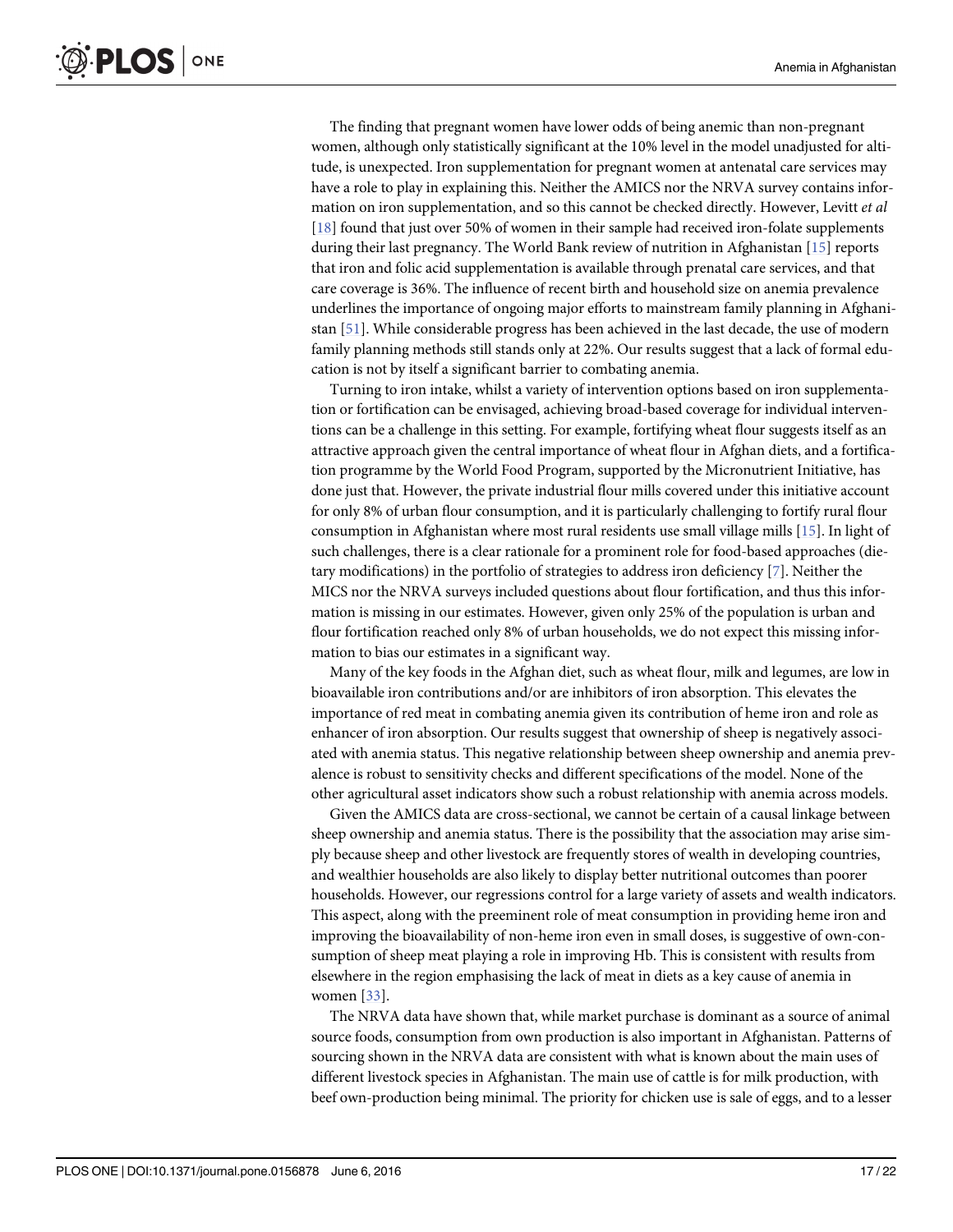<span id="page-17-0"></span>extent, meat production. Sheep are mostly valued for their meat, with wool and milk provision being of secondary importance, while goats are valued most for their milk [\[52\]](#page-21-0). Sheep meat is usually preferred to goat meat  $[53]$ , and is the most important source of meat calories  $[19]$ . Besides festivals, lamb slaughter often takes place in the autumn for production of dried mutton that can be preserved for longer.

Previous evidence reviews have explored the potential for livestock interventions to improve nutrition outcomes, but have found the evidence base to be very limited [[10](#page-19-0), [11](#page-19-0)]. In particular, clear evidence regarding the pathways (own production, increased income, caregiver time, etc.) through which improved animal production improves nutrition have been lacking. Our regressions based on NRVA data corroborate the notion that the linkage between sheep ownership and Hb concentration is at least partly due to consumption from own-production in the presence of market incompleteness. Sheep ownership is seen to be linked to greater mutton consumption after controlling for wealth and income, and to do so particularly when village markets are absent. More specifically, own production sourcing of mutton is associated with higher sheep meat consumption than market purchase.

However, it is important to note that this study's finding that own-production of mutton may have a role to play in improving iron intakes and lowering anemia in Afghanistan should not be interpreted as downplaying the importance of market sourcing of nutrition. With 80% of mutton consumption as well as high proportions of beef, chicken and goat consumption arising from market purchase, market sourcing of animal food nutrition is very important in Afghanistan. Market development is a key pillar in long-term poverty alleviation [[54](#page-21-0)] and nutritional improvement [[38](#page-20-0)] strategies. Our results suggest that own-production has a complementary part to play in alleviating anemia, especially where market access is limited.

This study has several shortcomings. Each of the two datasets we use contains rich information on certain aspects of the Afghan population, but is deficient in other areas. Thus neither by itself allows full answering of the cross-sectoral questions of interest to this research. The AMICS dataset provides detailed information on human development indicators, including haemoglobin. However, it lacks food consumption data and only contains basic information on livelihoods and agriculture. The NRVA has detailed data on livelihoods and food consumption. However, it is a household-level dataset and does not provide an individual-level perspective, and does not contain information on nutrition outcomes. Direct linkage of the two datasets is not possible due to their different sampling procedures and time frames for data collection. Our analysis thus attempts to draw insights from separate analyses on each dataset that are then fused together in discussion. Our results are therefore only indicative, and we cannot claim robust evidence for the entire pathway from sheep ownership to mutton consumption to anemia status. The data challenge encountered here is typical of data disconnects that characterise research on agriculture-nutrition linkages, and underlines the need for integration of data collection efforts, bringing together living standards data collection (such as the NRVA) and health data collection (such as the MICS and DHS surveys) [\[8](#page-19-0)].

The binary representation of livestock ownership in our logistic regression is a significant limitation of this study. This variable attempts to proxy off-take, or more specifically, own-consumption. By not capturing livestock numbers, age and other parameters that may jointly proxy off-take or consumption, or indeed off-take or consumption directly, measurement error is introduced. These measurement errors are independent of anemia status, and are thus classifiable as a type of non-differential measurement bias [\[55,](#page-21-0) [56\]](#page-21-0). This is likely to bias the estimates towards the null value [[55](#page-21-0), [56](#page-21-0)] and thus the true relationship between sheep offtake/consumption and anemia is likely to be underestimated. This reinforces the call made above for integrated data collection where detailed agricultural and living standards data collection is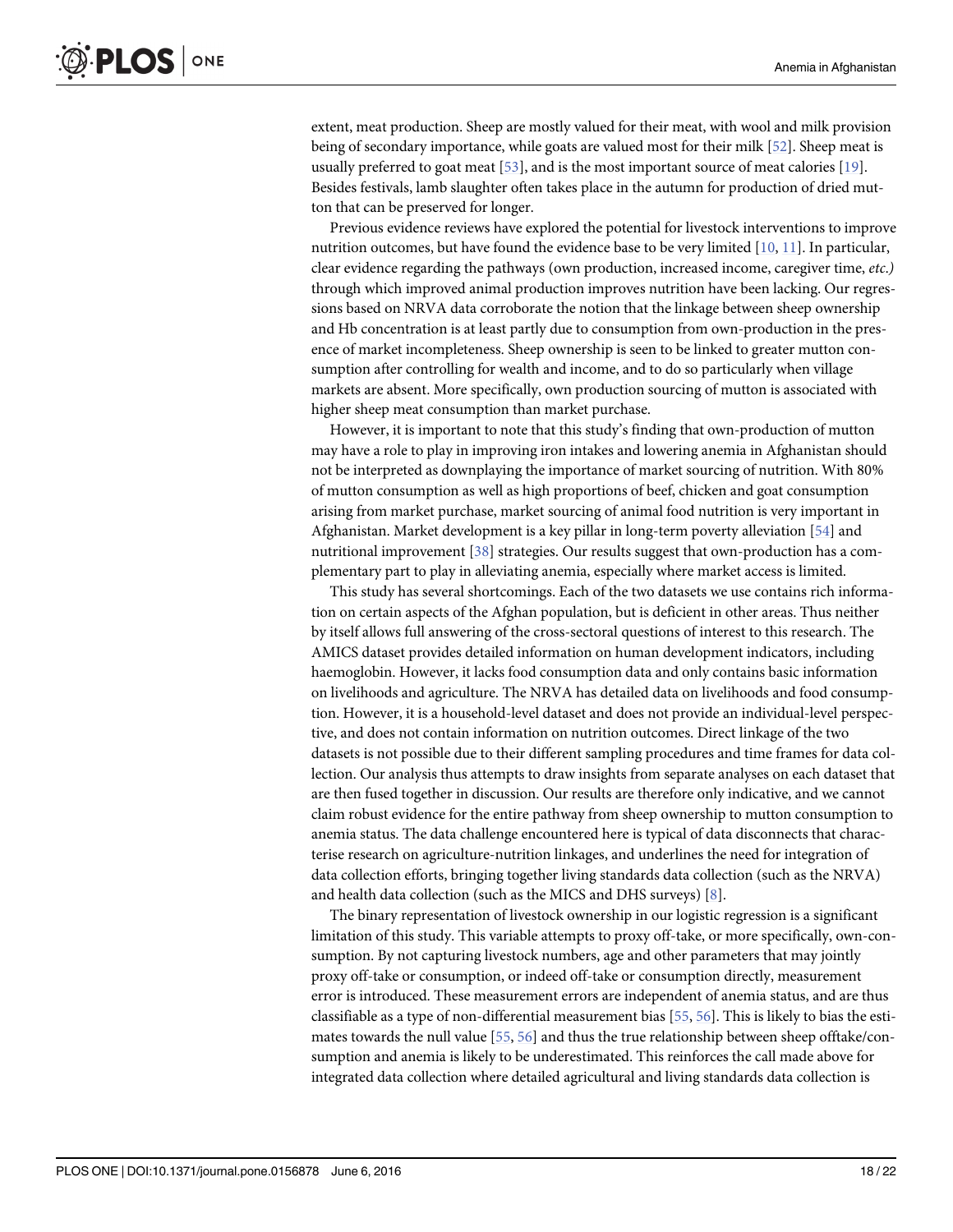<span id="page-18-0"></span>combined with nutrition and health data collection to enable consistent and accurate assessments in the agriculture-nutrition space.

Furthermore, as a cross-sectional observational study, the ability to draw causal conclusions is inevitably limited. Thus, although the relationship we find between sheep ownership and mutton consumption and anemia controls for a range of potential confounders and appears robust to alternative model specifications, a claim about clear causal identification cannot be made. However, our results are at least suggestive of a need for further research to explore the potential contribution of policies and interventions targeted at broad-based improvement in red meat, specifically sheep meat, consumption in Afghanistan as a component of a strategy to combat anemia. This may take the form of formative research involving purposive data collection in selected communities where the linkages suggested here are explored in greater detail. Depending on the results, appropriate interventions (eg. livestock donations [\[57\]](#page-21-0)) may be designed and piloted, accompanied by an impact evaluation. As Thomson, et al. [[53](#page-21-0)] note, whilst much attention and donor support in Afghanistan has been paid in the last few decades to dairy and poultry sector programmes, the red meat sector has been surprisingly neglected.

## Supporting Information

[S1 Supporting Information.](http://www.plosone.org/article/fetchSingleRepresentation.action?uri=info:doi/10.1371/journal.pone.0156878.s001) Unconditional Quantile Regression. (DOCX)

[S2 Supporting Information.](http://www.plosone.org/article/fetchSingleRepresentation.action?uri=info:doi/10.1371/journal.pone.0156878.s002) Details of Survey Questions. (DOCX)

[S1 Table](http://www.plosone.org/article/fetchSingleRepresentation.action?uri=info:doi/10.1371/journal.pone.0156878.s003). Logistic regression results explaining anemia status in the AMICS sample of nonpregnant adult women in Afghanistan (n = 8270). (DOCX)

[S2 Table](http://www.plosone.org/article/fetchSingleRepresentation.action?uri=info:doi/10.1371/journal.pone.0156878.s004). Bonferroni robust logistic regression results explaining anemia status in the AMICS sample of adult women in Afghanistan (n = 9174). (DOCX)

[S3 Table](http://www.plosone.org/article/fetchSingleRepresentation.action?uri=info:doi/10.1371/journal.pone.0156878.s005). Alternative Logistic Regression Models for Anemia Status: Akaike Information Criterion and Odds Ratio for Sheep Ownership. (DOCX)

## Acknowledgments

This article is part of the research generated by the Leveraging Agriculture for Nutrition in South Asia Research (LANSA) research consortium, and is funded by UK aid from the UK Government. The views expressed do not necessarily reflect the UK Government's official policies. We gratefully acknowledge the detailed comments provided by two anonymous referees that have resulted in significant improvements to the paper. We are also grateful for comments provided by an anonymous reviewer as part of an internal review of the paper within the LANSA consortium, and by participants at the iHEA congress Milan, 2015. We thank the Central Statistics Organization, Government of Afghanistan, for access to the NRVA dataset and UNICEF/MICS for access to the AMICS data.

## Author Contributions

Conceived and designed the experiments: BS AFM GZ. Analyzed the data: AFM GZ BS. Wrote the paper: BS AFM GZ NP.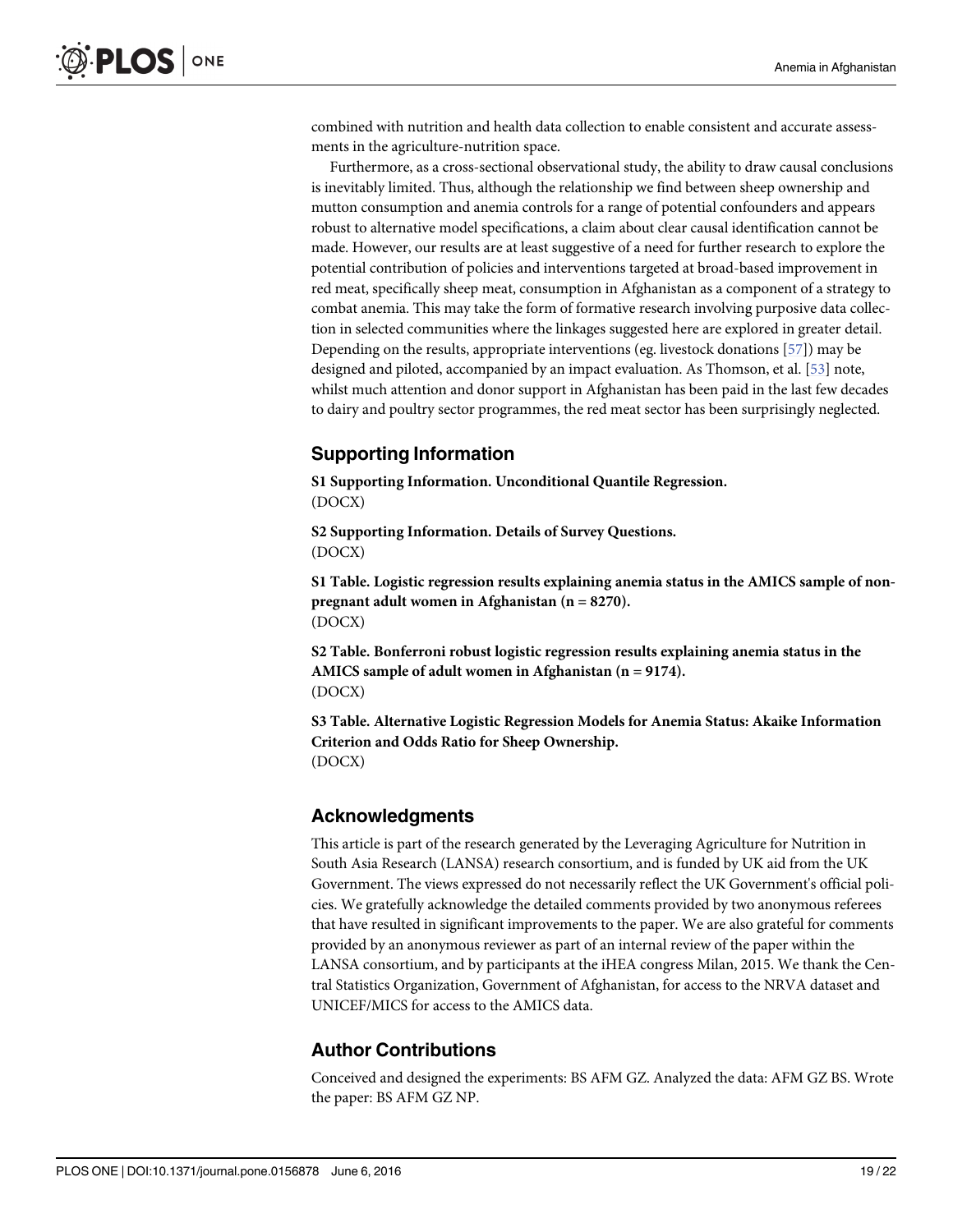## <span id="page-19-0"></span>References

- [1.](#page-1-0) Stevens GA, Finucane MM, De-Regil LM, Paciorek CJ, Flaxman SR, Branca F, et al., Nutrition Impact Model Study Group. Global, regional, and national trends in haemoglobin concentration and prevalence of total and severe anaemia in children and pregnant and non-pregnant women for 1995–2011: a systematic analysis of population-representative data. The Lancet Global Health. 2013; 1(1): 16–25.
- [2.](#page-1-0) Kassebaum NJ, Jasrasaria R, Naghavi M, Wulf SK, Johns N, Lozano R et al. A systematic analysis of global anemia burden from 1990 to 2010. Blood; 2014; 123: 615–624. doi: [10.1182/blood-2013-06-](http://dx.doi.org/10.1182/blood-2013-06-508325) [508325](http://dx.doi.org/10.1182/blood-2013-06-508325) PMID: [24297872](http://www.ncbi.nlm.nih.gov/pubmed/24297872)
- [3.](#page-1-0) World Health Organization. The prevalence of anemia in women: A tabulation of available information. Geneva: World Health Organization (WHO); 1992.
- 4. Gillespie S. Major issues in the control of iron deficiency. Ottawa: The Micronutrient Initiative and UNI-CEF; 1998.
- [5.](#page-1-0) Balarajan Y, Ramakrishnan U, Özaltin E, Shankar AH, Subramanian SV. Anaemia in low-income and middle-income countries. The Lancet. 2012; 378: 2123–2135.
- [6.](#page-1-0) WHO. Hemoglobin concentrations for the diagnosis of anemia and assessment of severity. Vitamin and Mineral Nutrition Information System. Geneva: World Health Organization (WHO); 2011.
- [7.](#page-1-0) Ruel MT. Can food-based strategies help reduce vitamin A and iron deficiencies? Washington, DC: International Food Policy Research Institute (IFPRI); 2001.
- [8.](#page-1-0) Dangour AD, Green R, Häsler B, Rushton J, Shankar B, Waage J. Linking agriculture and health in lowand middle-income countries: an interdisciplinary research agenda. Proceedings of the Nutrition Society. 2012; 71: 222–228. doi: [10.1017/S0029665112000213](http://dx.doi.org/10.1017/S0029665112000213) PMID: [22420829](http://www.ncbi.nlm.nih.gov/pubmed/22420829)
- [9.](#page-1-0) Berti PR, Krasevec J, FitzGerald S. A review of the effectiveness of agriculture interventions in improving nutrition outcomes. Public health nutrition. 2004; 7 (05): 599–609.
- [10.](#page-1-0) Leroy JL, Frongillo EA. Can interventions to promote animal production ameliorate undernutrition? The Journal of Nutrition. 2007; 137(10): 2311-2316. PMID: [17885016](http://www.ncbi.nlm.nih.gov/pubmed/17885016)
- [11.](#page-1-0) Girard AW, Self JL, McAuliffe W, Olude O. The effects of household food production strategies on the health and nutrition outcomes of women and young children: a systematic review. Paediatric and Peri-natal Epidemiology. 2012; 26: 205-222. doi: [10.1111/j.1365-3016.2012.01282.x](http://dx.doi.org/10.1111/j.1365-3016.2012.01282.x) PMID: [22742612](http://www.ncbi.nlm.nih.gov/pubmed/22742612)
- [12.](#page-1-0) Masset E, Haddad L, Cornelius A, Isaza-Castro J. Effectiveness of agricultural interventions that aim to improve nutritional status of children: systematic review. BMJ. 2012; 344–351.
- [13.](#page-1-0) Dwivedi A, Schultink W. Reducing anemia among Indian adolescent girls through once-weekly supplementation with iron and folic acid. SCN News. 2014; 31: 19–23.
- [14.](#page-1-0) Government of Pakistan. National Nutrition Survey Pakistan. Islamabad: Government of Pakistan; 2011.
- [15.](#page-1-0) Levitt E, Kostermans K, Laviolette L, Mbuya N. Malnutrition in Afghanistan: scale, scope, causes, and potential response. Washington DC: World Bank Publications; 2011.
- [16.](#page-2-0) Varkey S, Higgins-Steele A, Mashal T, Hamid BA, Bhutta ZA. Afghanistan in transition: call for investment in nutrition. The Lancet Global Health. 2015; 3: 13–14.
- [17.](#page-2-0) Ministry of Public Health and UNICEF. National Nutrition Survey Afghanistan (2013): survey report. Kabul: Afghanistan Ministry of Public Health; 2013.
- [18.](#page-2-0) Levitt EJ, Stoltzfus RJ, Pelletier DL, Pell AN. A community food system analysis as formative research for a comprehensive anemia control program in Northern Afghanistan. Food Security. 2009; 1: 177– 195.
- [19.](#page-2-0) D'Souza A, Joliffe D. Conflict, food price shocks, and food insecurity: The experience of Afghan households. Food Policy. 2013. 42: 32–47.
- [20.](#page-2-0) Hoddinott J, Headey D., Dereje M. Cows, missing milk markets and nutrition in rural Ethiopia. Ethiopia Support Strategy Program Working Paper 63. Washington DC: IFPRI; 2013.
- [21.](#page-2-0) Azzarri C, Cross E, Haile B, Zezza A. Does Livestock Ownership Affect Animal Source Foods Consumption and Child Nutritional Status? Evidence from Rural Uganda. World Bank Policy Research Working Paper 7111. Washington DC: World Bank; 2014.
- [22.](#page-2-0) United Nations Development Programme. Human Development Report 2015. Work for Human Development. New York, UNDP. 2015. Available: [http://hdr.undp.org/sites/default/files/2015\\_human\\_](http://hdr.undp.org/sites/default/files/2015_human_development_report.pdf) [development\\_report.pdf](http://hdr.undp.org/sites/default/files/2015_human_development_report.pdf).
- [23.](#page-2-0) World Bank. Afghanistan Poverty Status Update: Overview. Kabul, Islamic Republic of Afghanistan Ministry of Economy. 2015.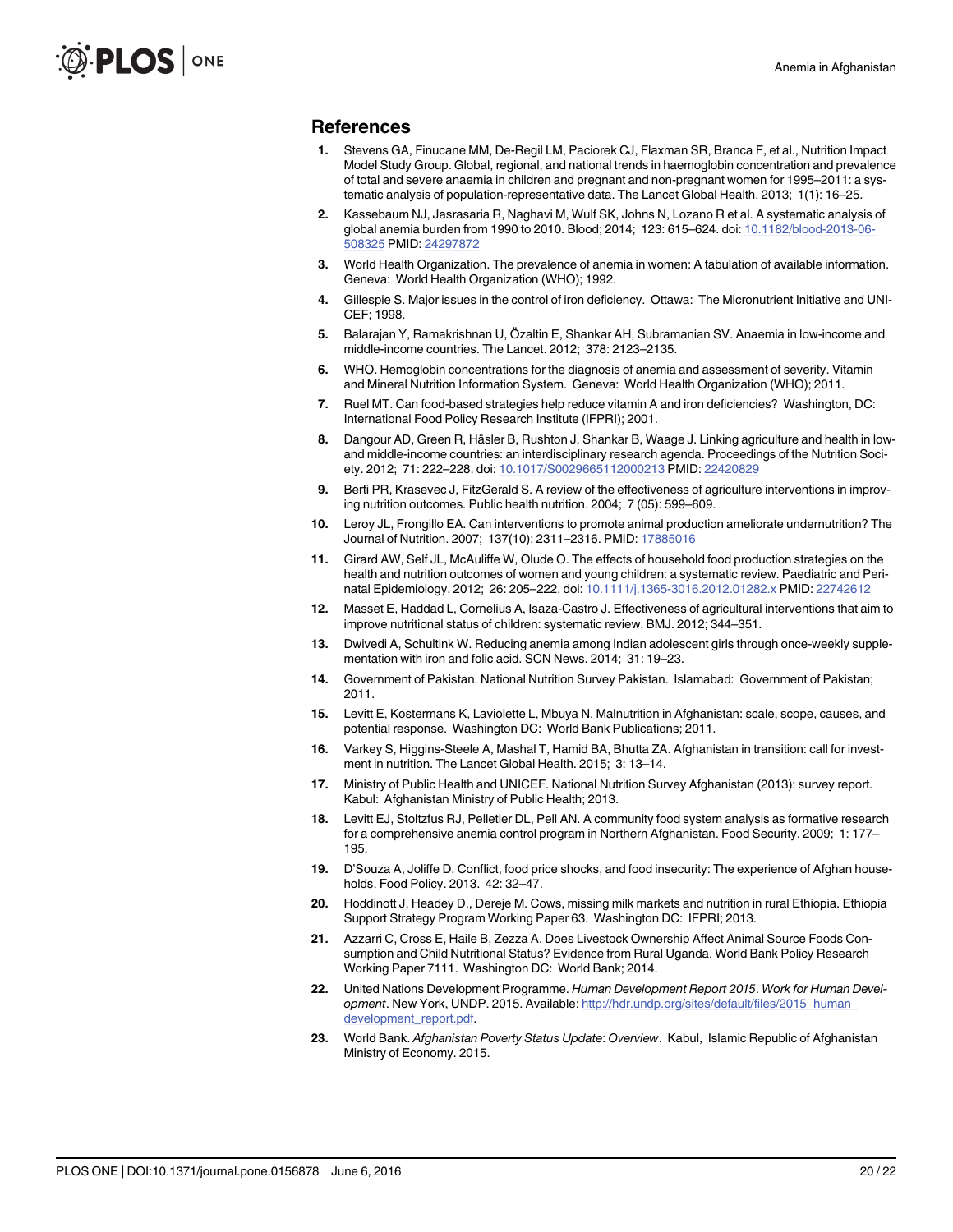- <span id="page-20-0"></span>[24.](#page-2-0) United Nations. Economic and Social Survey of Asia and the Pacific 2015. Making Growth More Inclusive for Sustainable Development. Bangkok: United Nations Economic and Social Commission for Asia and the Pacific, 2015.
- [25.](#page-2-0) World Bank. Islamic Republic of Afghanistan Agricultural Sector Review: Revitalizing Agriculture for Economic Growth, Job Creation and Food Security. Washington DC, World Bank. 2014. Available: <https://openknowledge.worldbank.org/handle/10986/21733> License: CC BY 3.0 IGO.
- [26.](#page-3-0) Central Statistics Organization (CSO) and UNICEF. Afghanistan Multiple Indicator Cluster Survey 2010–2011: Final Report. Kabul: Central Statistics Organization and UNICEF; 2012.
- [27.](#page-3-0) Central Statistics Organization. National Risk and Vulnerability Assessment 2011–12. Afghanistan Living Conditions Survey. Kabul: Central Statistics Organization; 2014.
- [28.](#page-4-0) World Health Organization. Hemoglobin concentrations for the diagnosis of anemia and assessment of severity. Vitamin and Mineral Nutrition Information System. Geneva: World Health Organization; 2011.
- [29.](#page-4-0) Hurtado A, Merino C, Delgado E. Influence of anoxemia on the hemopoietic activity. Archives of Internal Medicine. 1945; 75: 284–323.
- [30.](#page-4-0) Sullivan KM, Mei Z, Grummer-Strawn L, Parvanta I. Hemoglobin adjustments to define anemia. Tropical Medicine & International Health. 2008; 13: 1267–1271.
- [31.](#page-4-0) Bentley ME, Griffiths PL. The burden of anemia among women in India. European Journal of Clinical Nutrition. 2003; 57: 52–60. PMID: [12548297](http://www.ncbi.nlm.nih.gov/pubmed/12548297)
- [32.](#page-8-0) Baig-Ansari N, Badruddin SH, Karmaliani R, Harris H, Jehan I, Pasha O, et al. Anemia prevalence and risk factors in pregnant women in an urban area of Pakistan. Food and Nutrition Bulletin. 2008; 29: 132–137. PMID: [18693477](http://www.ncbi.nlm.nih.gov/pubmed/18693477)
- [33.](#page-4-0) Rammohan A, Awofeso N, Robitaille MC. Addressing Female Iron-Deficiency Anemia in India: Is Vegetarianism the Major Obstacle? ISRN Public Health; 2012; 1–8.
- [34.](#page-5-0) King JC. The risk of maternal nutritional depletion and poor outcomes increases in early or closely spaced pregnancies. Journal of Nutrition. 2004; 133: 1732–1736.
- [35.](#page-5-0) Hosmer DW, Lemeshow S. Goodness of fit tests for the multiple logistic regression model. Communications in Statistics-Theory and Methods. 1980; 9: 1043–1069.
- [36.](#page-5-0) Paul P, Pennell ML, Lemeshow S. Standardizing the power of the Hosmer–Lemeshow goodness of fit test in large data sets. Statistics in Medicine. 2013; 32(1): 67–80. doi: [10.1002/sim.5525](http://dx.doi.org/10.1002/sim.5525) PMID: [22833304](http://www.ncbi.nlm.nih.gov/pubmed/22833304)
- [37.](#page-6-0) D'Souza A, Joliffe D. Rising food prices and coping strategies: Household-level evidence from Afghanistan. 2012 Journal of Development Studies. 48: 282–299.
- [38.](#page-6-0) Sibhatu KT, Krishna VV, Qaim M. Production diversity and dietary diversity in smallholder farm households. Proceedings of the National Academy of Sciences. 2015; 112(34): 10657–10662.
- [39.](#page-10-0) Korn EL, Graubard BI. Simultaneous testing of regression coefficients with complex survey data: Use of Bonferroni t statistics. The American Statistician. 1990; 44(4): 270–276.
- [40.](#page-11-0) Rothman KJ. No adjustments are needed for multiple comparisons. Epidemiology. 1990; 1(1): 43–46. PMID: [2081237](http://www.ncbi.nlm.nih.gov/pubmed/2081237)
- [41.](#page-11-0) Armstrong RA. When to use the Bonferroni correction. Ophthalmic and Physiological Optics. 2014; 34 (5): 502–508. doi: [10.1111/opo.12131](http://dx.doi.org/10.1111/opo.12131) PMID: [24697967](http://www.ncbi.nlm.nih.gov/pubmed/24697967)
- [42.](#page-11-0) Akaike H. A new look at the statistical model identification. Automatic Control, IEEE Transactions on. 1974; 19(6): 716–723.
- [43.](#page-11-0) Du S, Zhai F, Wang Y, Popkin BM. Current Methods for Estimating Dietary Iron Bioavailability Do Not Work in China. Journal of Nutrition. 2000; 130(2): 193–198. PMID: [10720169](http://www.ncbi.nlm.nih.gov/pubmed/10720169)
- [44.](#page-11-0) Hurrell R., & Egli I. (2010). Iron bioavailability and dietary reference values. The American journal of clinical nutrition, 91(5), 1461–1467.
- [45.](#page-11-0) Abbaspour N, Hurrell H, Kelishadi R. Review on iron and its importance for human health. Journal of Research in Medical Sciences 2014, 19(2).
- [46.](#page-11-0) Hallberg L. Does calcium interfere with iron absorption? American Journal of Clinical Nutrition. 1998; 68: 3–4. PMID: [9665089](http://www.ncbi.nlm.nih.gov/pubmed/9665089)
- [47.](#page-12-0) Engle-Stone R, Yeung A, Welch RM, Glahn RP. Meat and ascorbic acid can promote Fe availability from Fe-phytate but not from Fe-tannic acid complexes. Journal of Agricultural and Food Chemistry. 2005; 53: 10276–10284 PMID: [16366727](http://www.ncbi.nlm.nih.gov/pubmed/16366727)
- [48.](#page-15-0) FAO. Food Composition Tables for the Near East. FAO Food and Nutrition Paper 26. Rome: FAO; 1982.
- [49.](#page-15-0) Akhter P, Mohammad D, Orfi SD, Ahmad N, Rehman K. Assessment of daily iron intake for the Pakistani population. Nutrition & Food Science. 2005 Apr 1; 35(2):109–17.